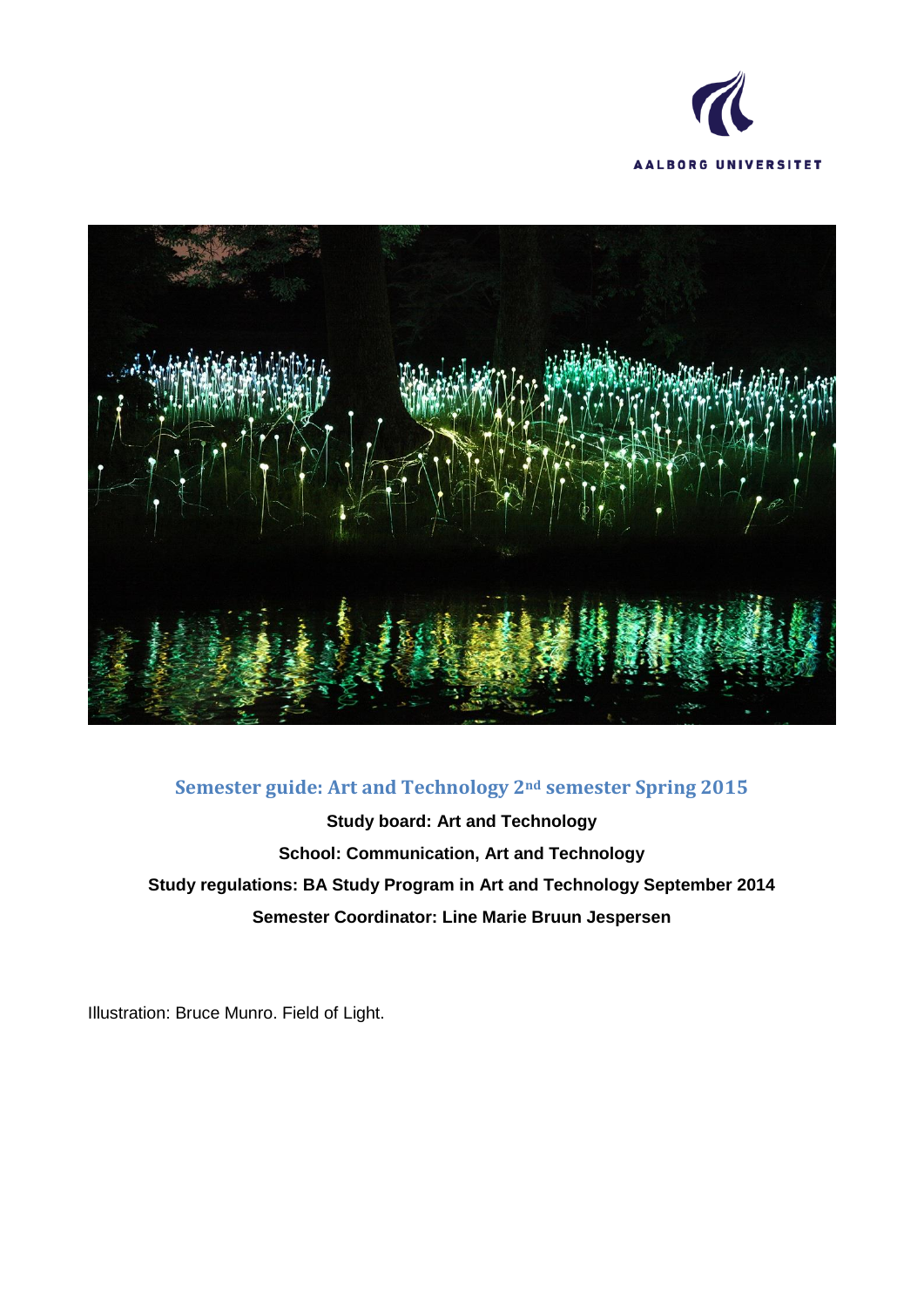# **Art & Technology – 2nd semester 2015: Performative Space and Technology**

*School: Communication, Art and Technology*

*Study board: Art and Technology*

*Study regulations: BA Study Program in Art and Technology September 2014*

### **ArT 2: Performative Space and Technology -** *HSA 160066*

The semester operates with two main definitions of a "performative space" – and the project challenges you to work with both definitions!

- 1. Performative space as a space that performs: the space itself has interactive or responsive features that can react on the environmental impacts, which can be light, wind, touch, human presence, etc. (Kolarevic and Malkawi 2005)
- 2. Performative space as a space that promotes certain performances: the layout of the space invite/afford/promote specific behaviors, such as dialogue, relaxation, physical activity etc. (Kolarevic and Malkawi 2005)

Other aspects of the ArT2 semester project:

At 2<sup>nd</sup> semester your semester project must address 'architectural space and/or urban space' The fact that the semester project will be for an outdoor setting in a festival like context poses several challenges to the projects:

The 'performative spaces' must contain elements that make the installation interesting both during daylight and at night. For night-experiences light is a must.

The "performative spaces" will be exhibited outdoors, so they must be able to endure wind, rain, heat and use by many visitors. Weatherproofing is important. Functional aspects, such as creating opportunities for seating, shade or shelter are also important for the project.

The installations must take the characteristics of the site into consideration. The site is a small forest-like area next to the main venue, which poses a lot of possibilities that must be included.

Your installations will be transported to Nykøbing Mors on the culture ferry OM:FORM, so the installations must be able to be dismantled and packed 'IKEA-style', so it will fit in the ferrys cargo hull. Furthermore the installations must be delivered with a detailed instruction for assembly, and assembly must be easy and quick, so everyone can do it. Think: movable, easy-to-install and popup like performative space.

Lasting effects for the site and/or the city: consider how your transformation of the site can contribute to the local community after the Cultural Meeting. Maybe the projects leave a better, improved forest behind, for the neighbours to enjoy? Maybe the performative space consists of elements that can be reused for other purposes after the event, either on site or in other contexts in the city?

The overall concept for the performative space will be developed during the courses and workshops during the semester in dialogue with curator Boris Brorman Jensen.

The project must result in an integrated art project where light effects, sculptural/architectural form, construction, interactive/responsive/performative features, the spatial context and our perception/experience of such a space meet. Students must present such an intergraded project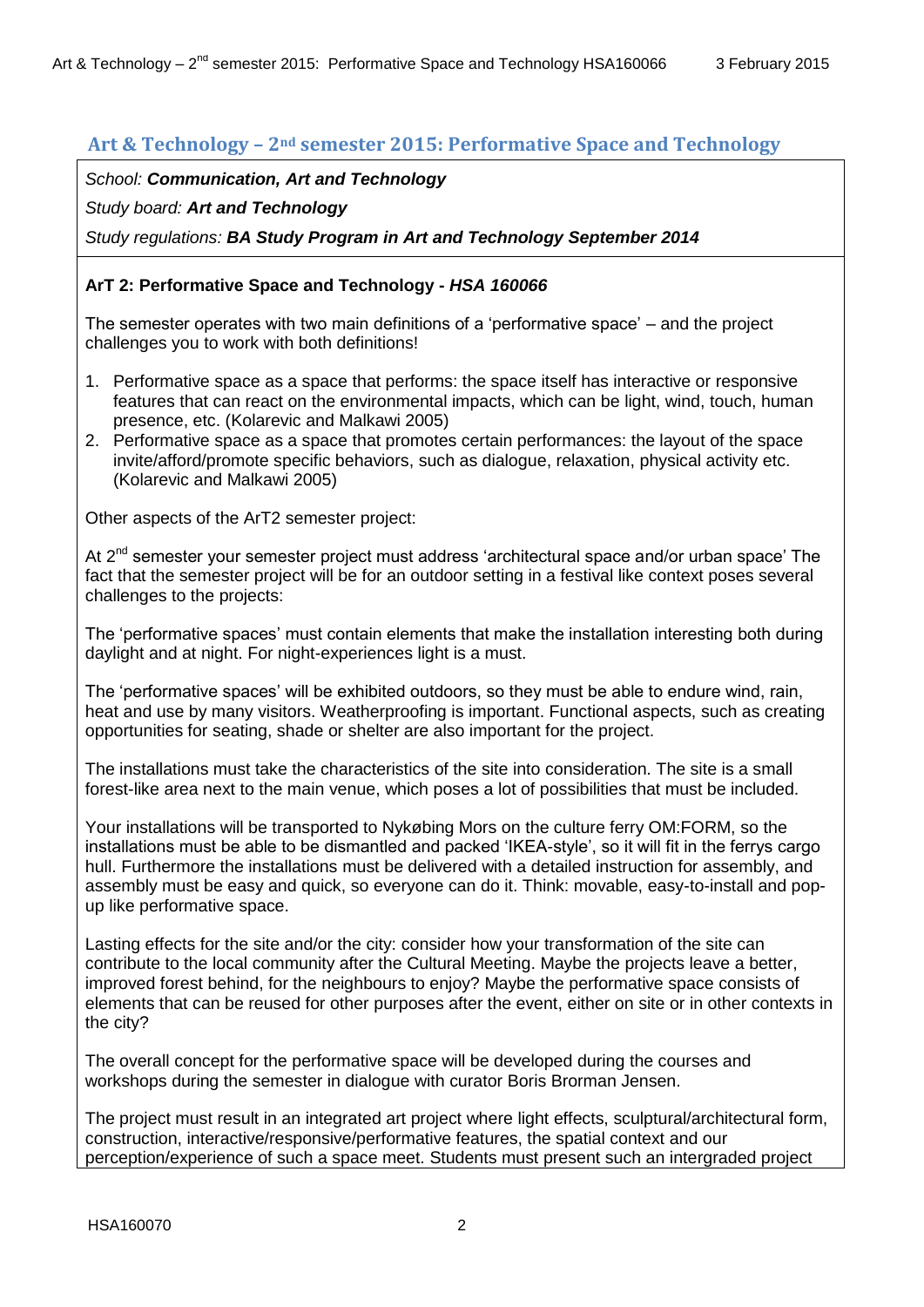on a context model 1:50, in 1:1 functional elements, an A0 Poster, in 2D and 3D visualizations, process models 1:25 and other prototypes for the exam.

The students" academic progression:

The semester projects must take departure in a thorough analysis of the site. The context is not only considered to be the physical site/space, but can also be the historic, the cultural or societal context. Lectures on public art, site-specificity and mapping in AAM II and Perception II will deal with these topics.

Form and Aesthetics: Any installation is the result of a strong idea of what kind of experience the work should give to the viewer. In order to express such an idea in an installation it is necessary to have an understanding of both technical and contextual elements, and also of an individual aesthetic understanding of shape, which is going to be developed further this semester. The artistic development of the form of the installation and research for possible solutions will be trained in AAM II, in workshops about light design and light art, and in DR1 where 2D and 3D constructions Methods will be presented as tools for realization of the semester projects.

Technological aspects of the performative spaces will be taught in the module PID II and the course BE II, where programming, sensors and actuators and basic electronics relevant for outdoor projects are central topics.

It is expected that report writing will take place throughout the semester, and simultaneously with the practise-based work on the project

#### **Semester organisation and time schedule**

#### *Physical Interface Design II (Course module)*

The course module PIDII and Basic Electronics will support the students work in relation to implementing performative/responsive/interactive aspects to the light sculptures.

#### *History of Art and Technology II (course module)*

The course module HATII focus on art in the 20<sup>th</sup> century, especially on installation art.

#### **Performative Spaces and Technology – Semester project**

The work on the semester project is structured in 4 (5) phases:

1.

Registration, Mapping and representations of space and the site.

On a study trip to Mors, students will measure, map and collect materials/information about the site. After the trip a context Model 1:50 is produced by students, so ideas can be tested "on site" in Aalborg.

Trip to Mors: February 4th

2.

Concept development. 2 week session, followed by pin-up seminar.

Students work in smaller groups in developing ideas for the performative space at Kulturmødet. The ideas must address topics such as: logistics and flow, spatial concept, materials, acoustics/sound, light, climate, weather proofing, shade and shelter, content, functions, atmospheres.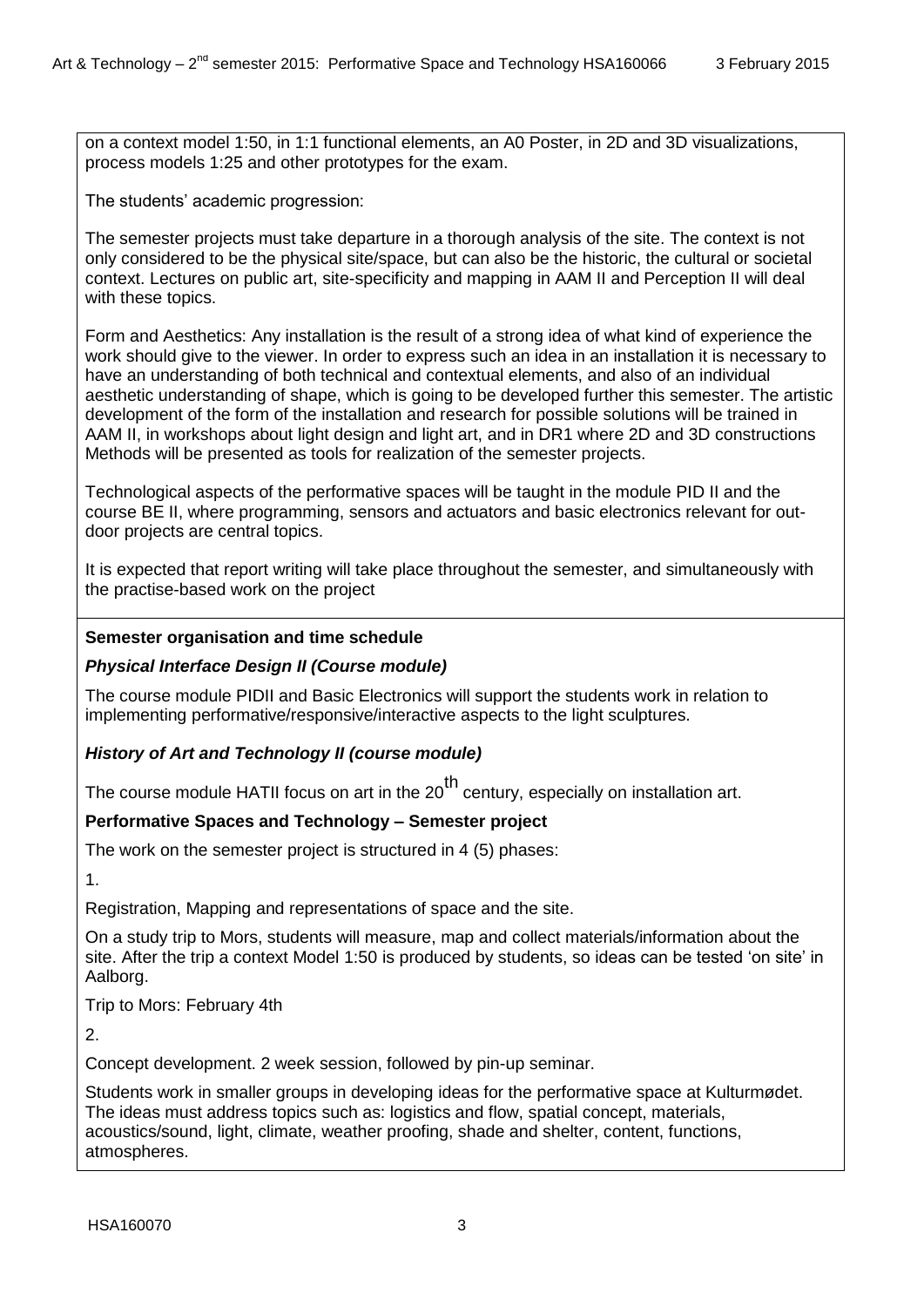### 3.

Pin-up seminar, first iteration: March 6, with Boris Brorman Jensen and Line Bruun Jespersen. The field of ideas is narrowed down.

Another 2-week session follows:

Concept development.

Students work in groups, formed on the basis of their expressed interests, on developing solutions for the overall concept.

Pin-up seminar, second iteration: March 20<sup>th</sup>, with Boris Brorman Jensen, Ditte Bendix Lanng, Simon Wind and Line Bruun Jespersen Final concept is defined.

(Group formation. Final groups)

4.

Group formation. Final groups.

Prototyping.

Development of functional prototypes. Technical drawings and instructions for assembly+installation are produced.

Solutions for transport/flat packaging is developed and documented.

Test of prototypes on site. Trip to Mors May  $8<sup>th</sup>$ 

(5).

After the exam all parts of the performative space, must be packed incl. drawings and instructions, and delivered to OM:FORM.

# **Other activities in the semester, related to the semester project:**

#### **Workshops:**

The project course modules (Perception II, PIDII, AAMII) have been planned as workshop activities. This means that you will have to set aside whole days of working on tasks related to the workshop, during the days where the project course modules are scheduled.

I addition to the courses described in the study regulations, we recommend that you keep an eye on the program for SOL festival, which runs from the 20<sup>th</sup>-29<sup>th</sup> of March, where exhibits and workshops related to the performative urban spaces theme will be on display in Aalborg.

#### **Supervision Seminars and Pin Up Sessions:**

During the semester a series of supervision seminars/clustered supervision for all/more groups at the same time and Pin Up Sessions where all groups will present their work is scheduled. This is to make sure that knowledge exchange between the groups take place, that all of you get the most out of the shared competences of the supervisors, and to make sure that progression is made according to the overall time plan for the semester.

*23.02.2015 10.00-12.00 Supervision session for all groups by Line*

*03.03.2015 13.30-15.00 Supervision session for all groups by Ditte and Simon*

*06.03.2015 Pin Up Session with Boris and Line*

*20.03.2015 Pin Up Session with Boris, Ditte, Simon and Line*

*25.03.2015 Joint Semester Seminar*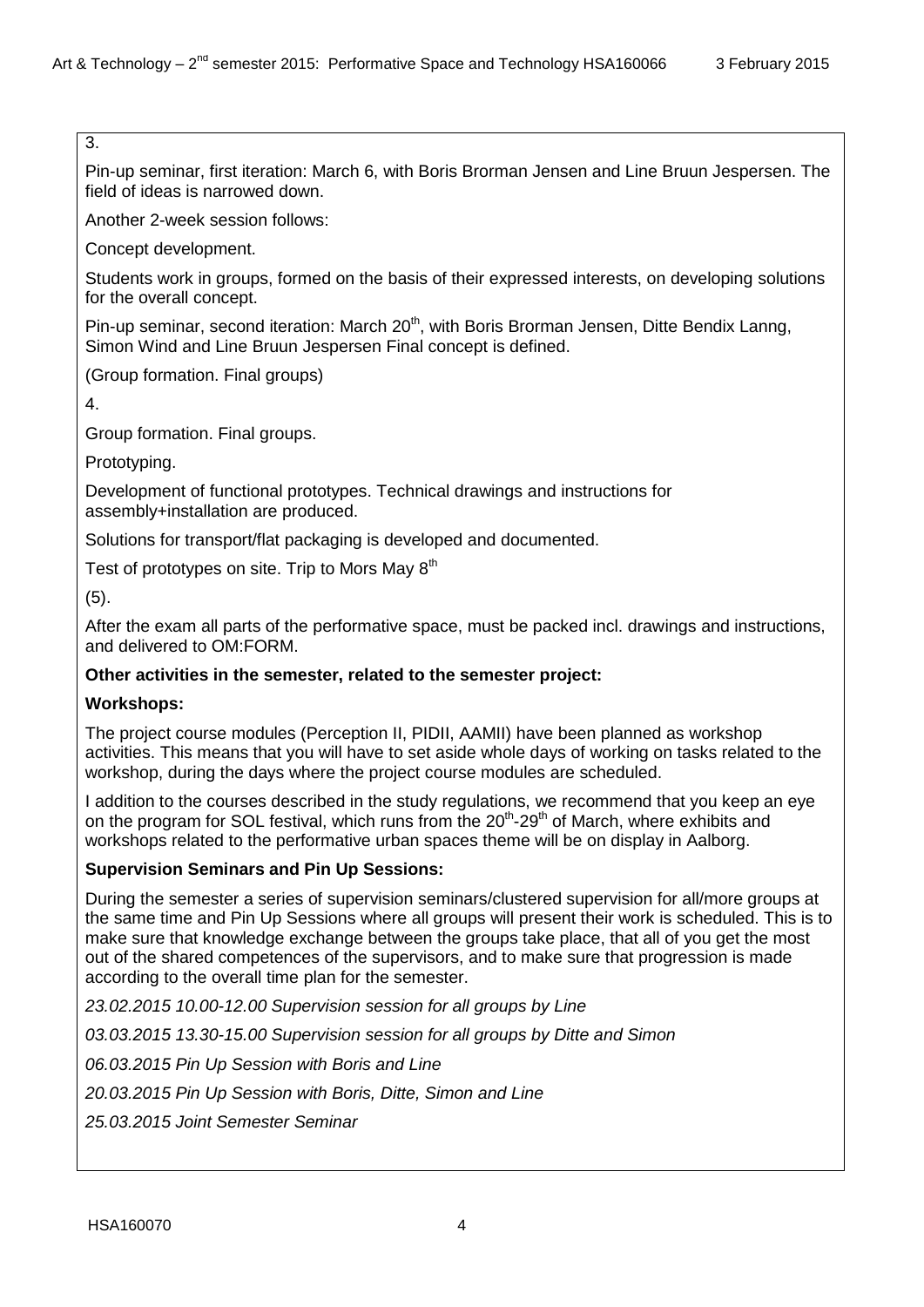#### **Study trips:**

Two trips to Nykøbing Mors. We will visit the site at Nykøbing Mors twice during the semester. At Mors we will meet curator Boris Brorman Jensen and other relevant stakeholders. The purpose of the first trip to Mors is to get to know the site: you will have time to make mapping of the site in drawings, photos and other forms of mapping which you will need in your further work. The purpose of the second trip to Mors is to test prototypes and plan for the installation of the performative space, in more detail.

*04.02.2015 First trip*

*08.05.2015 Second trip*

#### **Exhibition:**

The context model, functional prototypes, and a AO poster with visualizations of your performative space and must be exhibited at the semester exhibition at Rendsburggade 14, the 20<sup>th</sup>-22<sup>nd</sup> of May 2015.

#### **Report Hand In:**

3<sup>rd</sup> of June. 2015

#### **Beyond the semester:**

The final project(s) will be travelling with the culture ferry OM:FORM at their "Tour de Limfjord". (Aalborg, Tall Ships Race 1st-4<sup>th</sup> of August, Løgstør 8th-9th August and Kulturmødet på Mors the  $20^{\text{th}}$  -21<sup>st</sup> of August).

#### *Collaboration with external stakeholders:*

*Architect, curator Boris Brorman Jensen, Århus*

*Kulturmødet på Mors 2015, Region Nordjylland and Morsø Kommune*

*Kulturfærgen OM:FORM*

#### **Semester coordinator and secretariat assistance**

*Semester coordinator: Line Marie Bruun Jespersen. KOM. linebruun@hum.aau.dk*

*Course coordinator AAMII: Line Marie Bruun Jespersen. KOM. linebruun@hum.aau.dk*

*Course coordinator PIDII: Lance Putnam, AD:MT lp@create.aau.dk*

*Course coordinator HAT2: Line Marie Bruun Jespersen. KOM. linebruun@hum.aau.dk*

*Secretariat assistance provider: Anne Nielsen. [amn@hum.aau.dk](mailto:amn@hum.aau.dk)*

*Teaching staff:*

*Betty Li Meldgaard. KOM*

*Mads Brath. AD:MT*

*Boris Bromand Jensen. ArT*

*Shelley Smith. AD:MT*

*Rasmus Krarup Madsen. AD:MT*

*Palle Dahlstedt. HUM*

*Ditte Bendix Lanng, AD:MT*

*Simon Wind, AD:MT*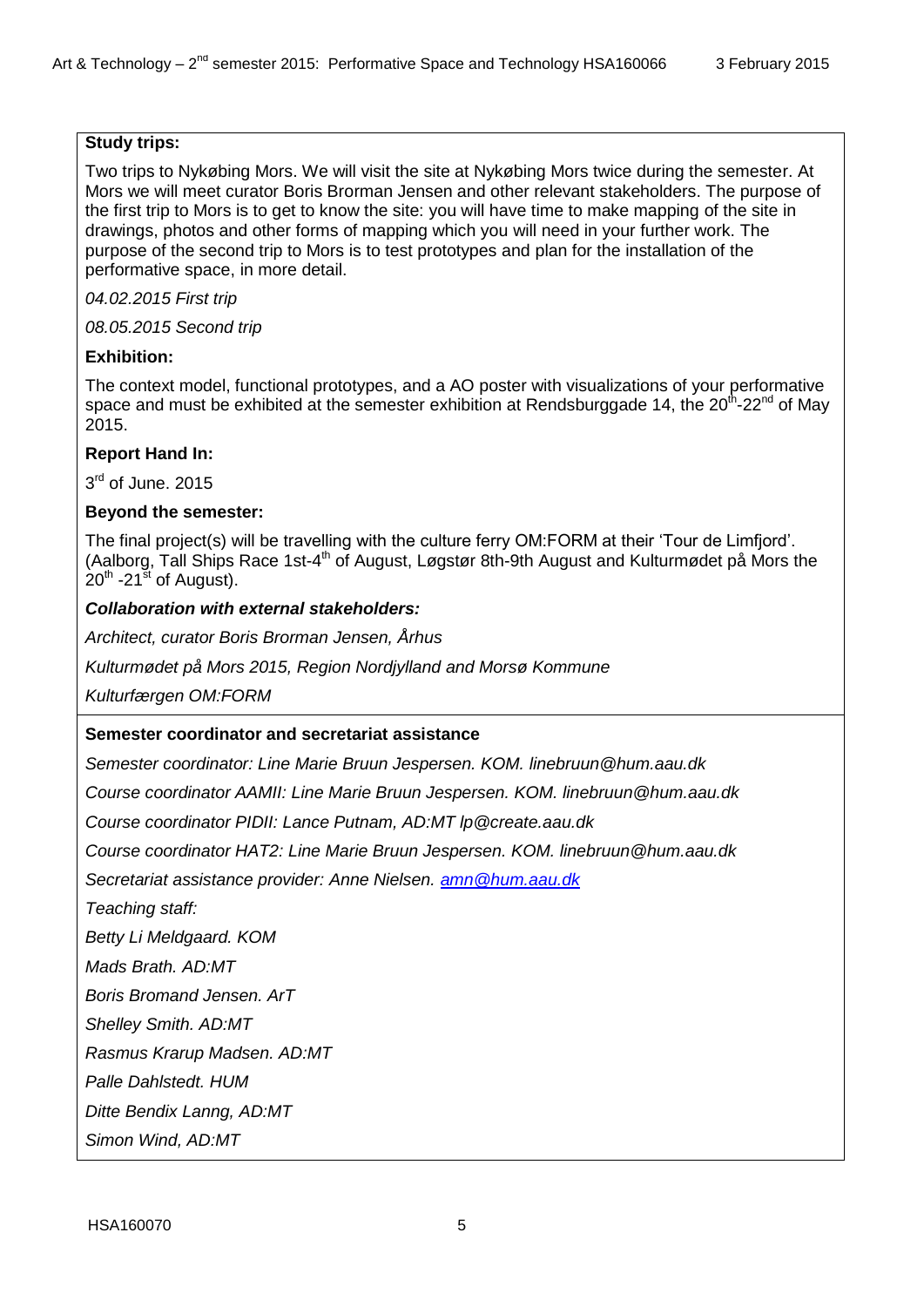# **Module 5 Performative space and technology (Performative rum og teknologi)**

#### *20 ECTS*

*HSA 220019F*

#### **Location**

*2nd semester*

#### **Module coordinator**

*Line Marie Bruun Jespersen. KOM. [linebruun@hum.aau.dk](mailto:linebruun@hum.aau.dk)*

#### **Type and language**

*Project module*

*Language of instruction: English*

#### **Objectives**

*From the study regulations BA Art and Technology 2014:*

*"*Module contents: The basis of this module is human experiences in relation to architectural and performative spaces. Students work with mechanical and technological means in the creation of spatial and performative experiences. Experiments will be made with various technologies, tectonic and architectural principles for the creation spaces, physical spatial structures and experienced environments. Students work theoretically and experimentally with realizations of spatial installations including the transformation of space into interactive or otherwise performative architectural environments."

*"*The objective of module 5: "Performative Space and Technology" is to introduce to space as the artistic medium for the creation and construction of artefacts and events within the field of art and technology."

"Basic knowledge about

- physical installations and performative urban environments and their visual and spatial effects
- architectural aesthetic expressions, interaction between people, space and technology, choice of materials and visual effects
- the application of technology in connection with the creation and use of performative spaces.
- methods and tools to be used in the creation of performative spaces from idea to completed project.

Skills in

- identifying and formulating an art problem within the theme "Performative Space and Technology" and developing alternative concepts for a defined problem
- developing and describing artistic and architectural concepts within the theme "Performative Space and Technology"
- the application of appropriate technologies in regard to design and use of performative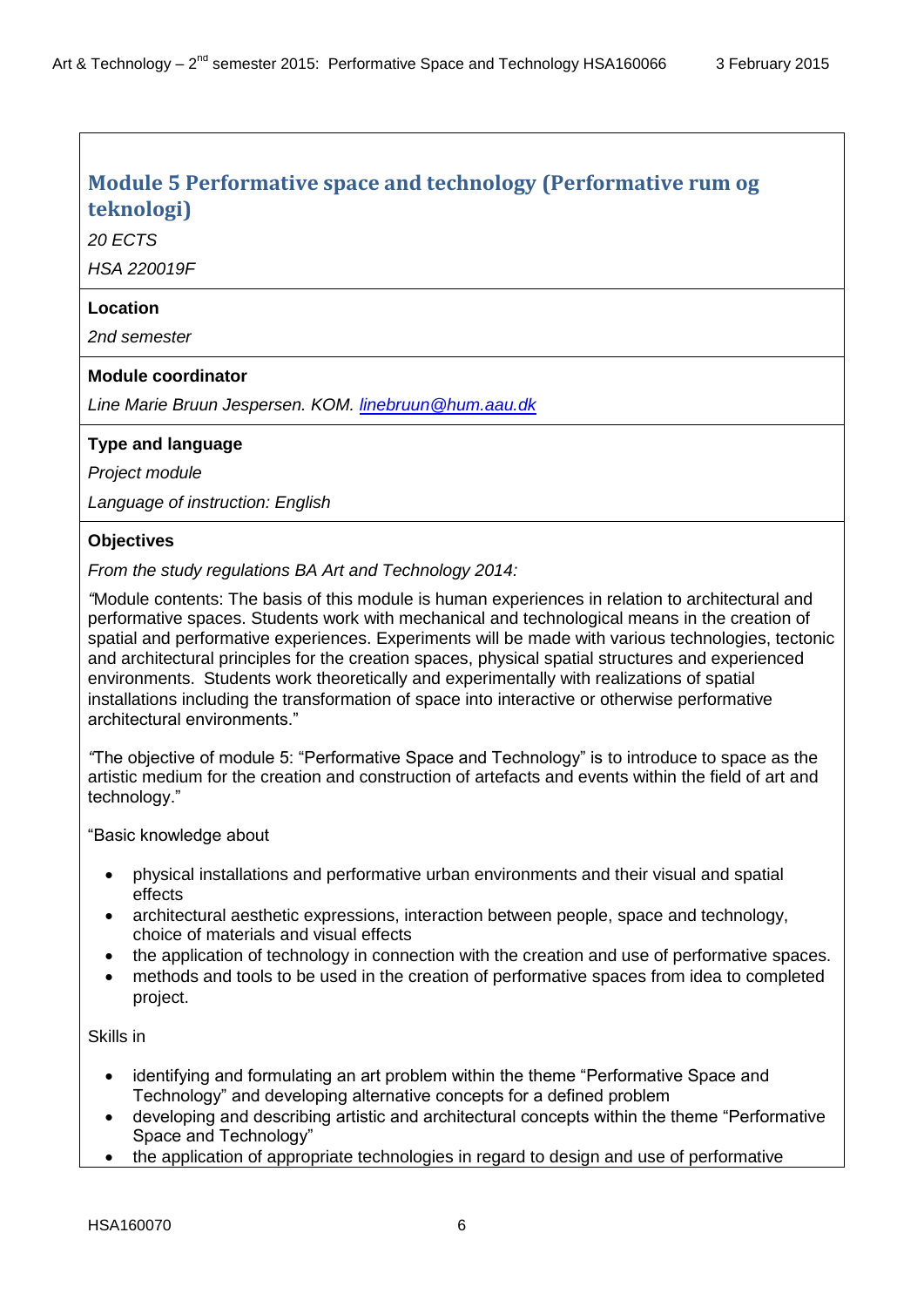spaces

producing sketches, models and prototypes of spatial form

Competencies in

- describing and analyzing architectural spaces and their social, emotional and performative aspects
- producing concepts for spatial installations of artistic quality
- communication the final design in texts, drawings, and models"

#### **Academic content and conjunction with other modules/semesters**

*A brief and general description of the academic content of the module as well as the basis and motivation for the module; i.e. a brief review of the content and foundation of the module.*

*The intention is to provide students with an overview of each module and to create understanding of the module in relation to the semester and the entire programme.*

#### *Semester theme: Performative Spaces and Technology*

*Project course module: Artistic and Academic Methodology II, DRI, Perception II, Basic Electronics I*

#### **Artistic and Academic Methodology II (Installation, Architectural Spaces and Urban Design) – AAMII:**

Artistic and Academic Methodology II will take the form of workshop activities related to sitespecific art, so the students will get insights into how to explore a site from various perspectives: the spatial characteristics, the sociological aspects, the landscape qualities of the site etc. During AAMII there will be two study trips to the site in Nykøbing Mors.

#### **Digital Representation I - 2D-3D Constructions Methods (DRI):**

DR1 is a workshop in different digital construction methods in 2D and 3D, including the use of the laser cutter. The workshop will support the construction phase of the works.

#### **Perception in Theory and Practice II (PERII):**

The course will support the students' broader understanding of their own practise in the semester project.

#### **Basic Electronics (BE):**

The course will focus on topics relevant for the semester theme, as it builds upon the knowledge acquired during first semester

#### **Scope and expected performance**

*The expected scope of the module in terms of ECTS load. This comprises number of teaching hours, exercises, preparation time, travel activity etc.*

*Total workload: 20 ECTS = 550 hours*

*13 ECTS project work =375,5 hours*

*7 ECTS courses=192,5*

*AAMII 2 ECTS=55 hours*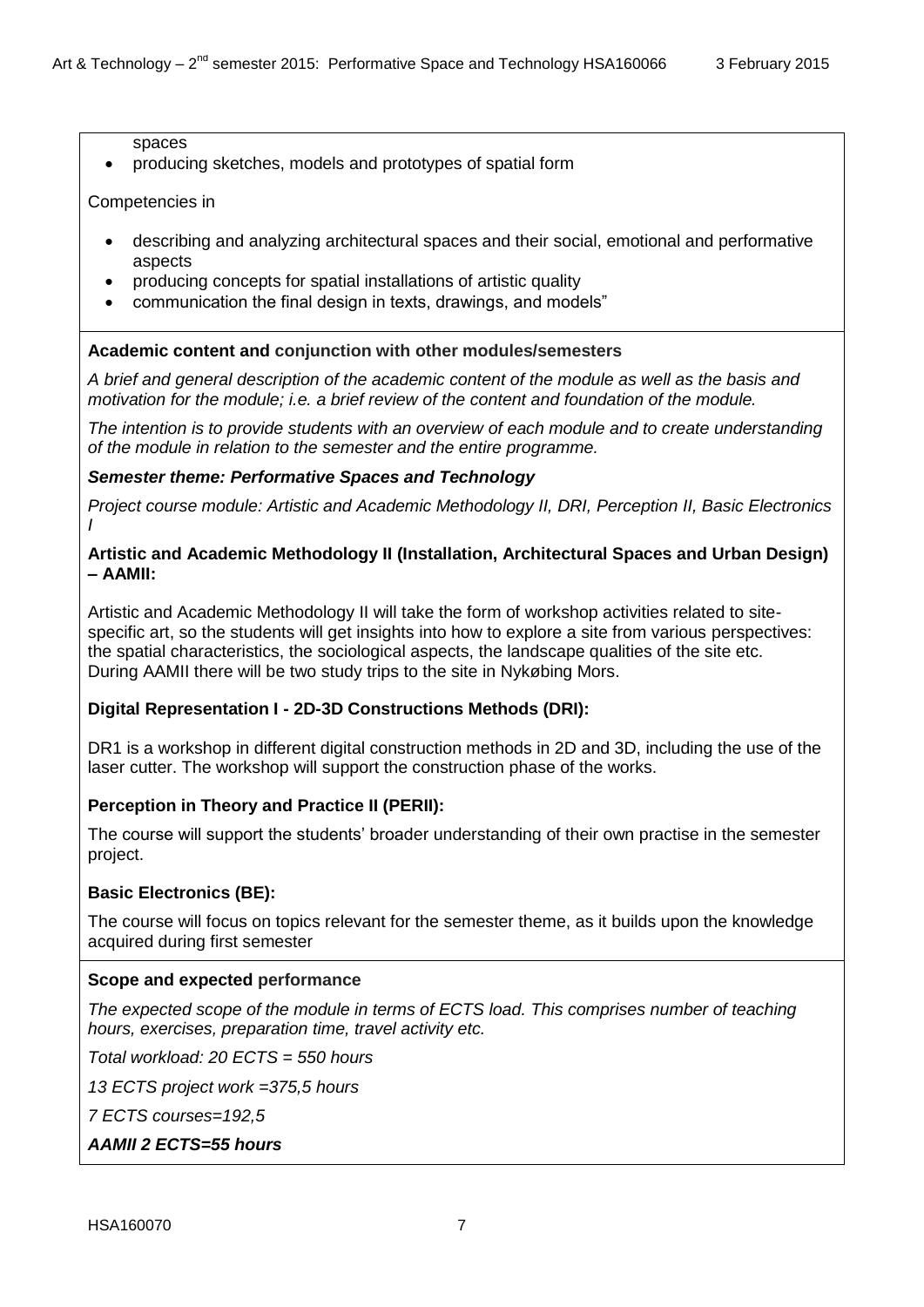| Teaching hours. 8x2x45min=24hours                                          |
|----------------------------------------------------------------------------|
| <b>Preparation 4 hours</b>                                                 |
| Workshop activities 6 hours                                                |
| Study trip 14 hours                                                        |
| DRI 2 ECTS=55 hours                                                        |
| Teaching hours 8x2x45min=24hours                                           |
| Work shop activities                                                       |
| Preparation                                                                |
| BE 1 ECTS = 27,5 hours                                                     |
| Teaching hours 4x2x45min=12 hours                                          |
| Work shop activities                                                       |
| Preparation                                                                |
| Perception 1 ECTS = 27,5 hours                                             |
| Teaching hours 4x2x45min=12 hours                                          |
| Work shop activities                                                       |
| Preparation                                                                |
| <b>Participants</b>                                                        |
| <b>ArT2 Students</b>                                                       |
| <b>Prerequisites for participation</b>                                     |
| Students who have passed ArT1 or can demonstrate equivalent qualifications |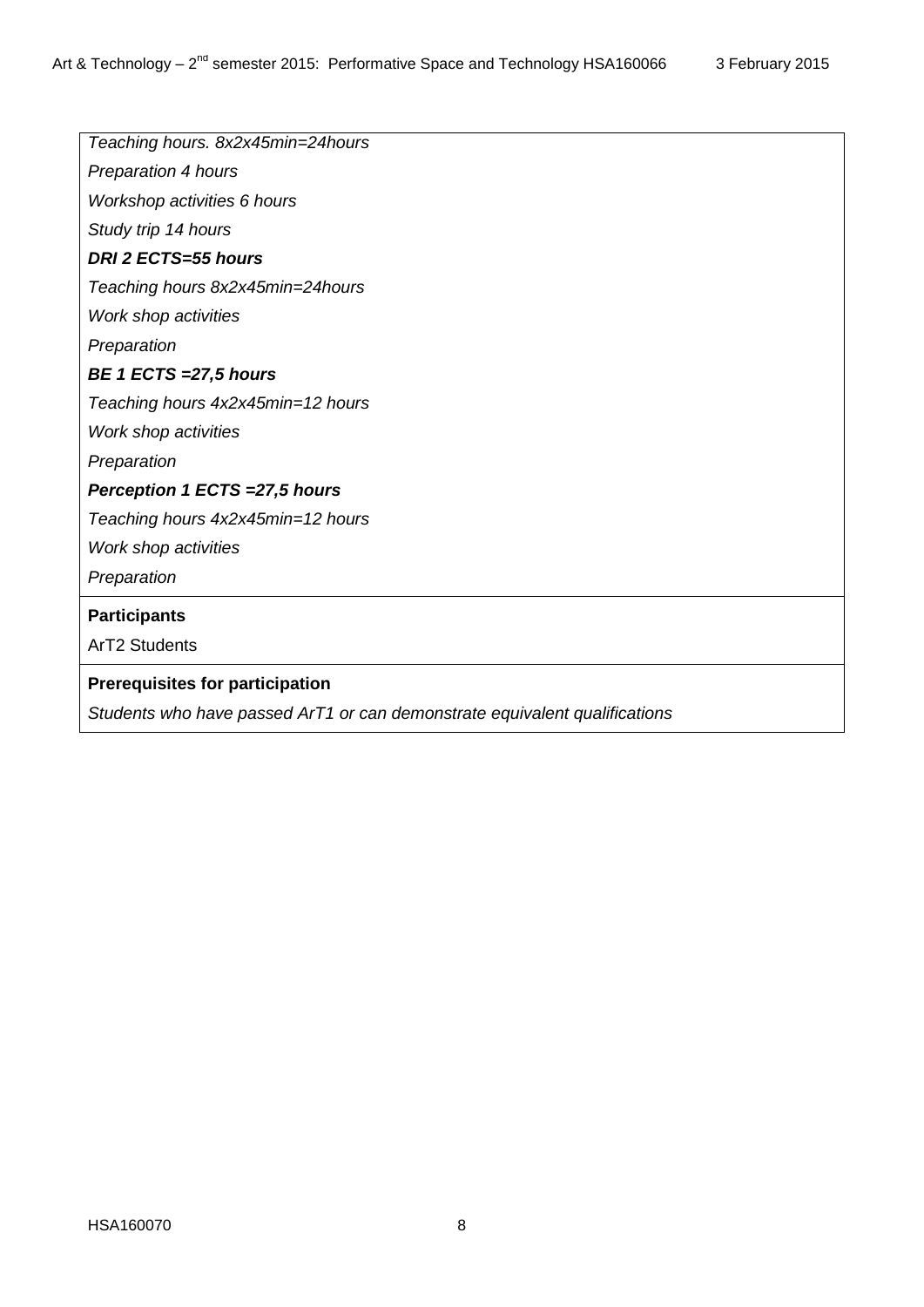# **AAM II**

Lecture

# **1 Site Registration – ways of experiencing - techniques and tools.**

In preparation for the field trip to the site in Mors, this lecture will provide information on techniques for registration of a site, i.e., what to look for and how to collect material that documents the site so that analysis and further work can be accomplished. Keywords: perception, phenomenology, experience, senses, haptic.

The students will be assigned mapping and registration tasks that must be prepared before and executed on-site on Mors.

Date: 3/2

Lecturer: Line Marie Bruun Jespersen

Set readings:

Kevin Lynch: The Image of the City. MIT Press 1960 pp. 46-83

Gordon Cullen: The concise townscape. Architectural Press 1961 Pp. 7-57

Pallasmaa, J, 2012. The Eyes of the Skin. 3rd ed. UK: Wiley pgs. 44-64

Recommended readings:

Lecture

# **2 The Creation of Spatial Experience**

This lecture will give an introduction to different ways of creating space and provide a vocabulary and tools with which to analyse, assess and define space. Spatial experiences such as: a space to stay in/ a space to pass through/a route to follow/a point de vue,/atmospheres as well as the use of "space-makers" such as physical objects, light, rhythms and sounds will be explored. The students will be assigned case studies that must be analysed and presented to the other students. Keywords: defining space, creating space, spatial experience

Lecturer: Shelley Smith

Date: 3/2

Set readings:

Ching, F. 1996. Form, Space and Order, 2nd ed. NY: Von Nostrand and Reinhold Spatial Relationships pgs. 197-198 Spatial Organizations pgs. 206-208 (Spatial Organizations pgs. 206- 242) Circulation Elements pgs. 253-294 Configuration of the Path pgs. 276-290 Path Space Relationships pgs. 290 Ordering Principles pgs. 350-418 (Note: above contains many diagrams)

Video from DAC exhibitions Around the Corner – tendencies in Danish Public Space, 2009/2010: Oplevelse/Experience:<http://www.youtube.com/watch?v=C4KhpYuClBE&feature=relmfu>

Recommended readings:

Böhme, G, 1996. Atmosphere as an Aesthetic Concept. Daidalos, 68, 112-115. (pdf)

# **3 Workshop incl. lecture**

Lecturer: Boris Brorman Jensen

Excursion to Mors.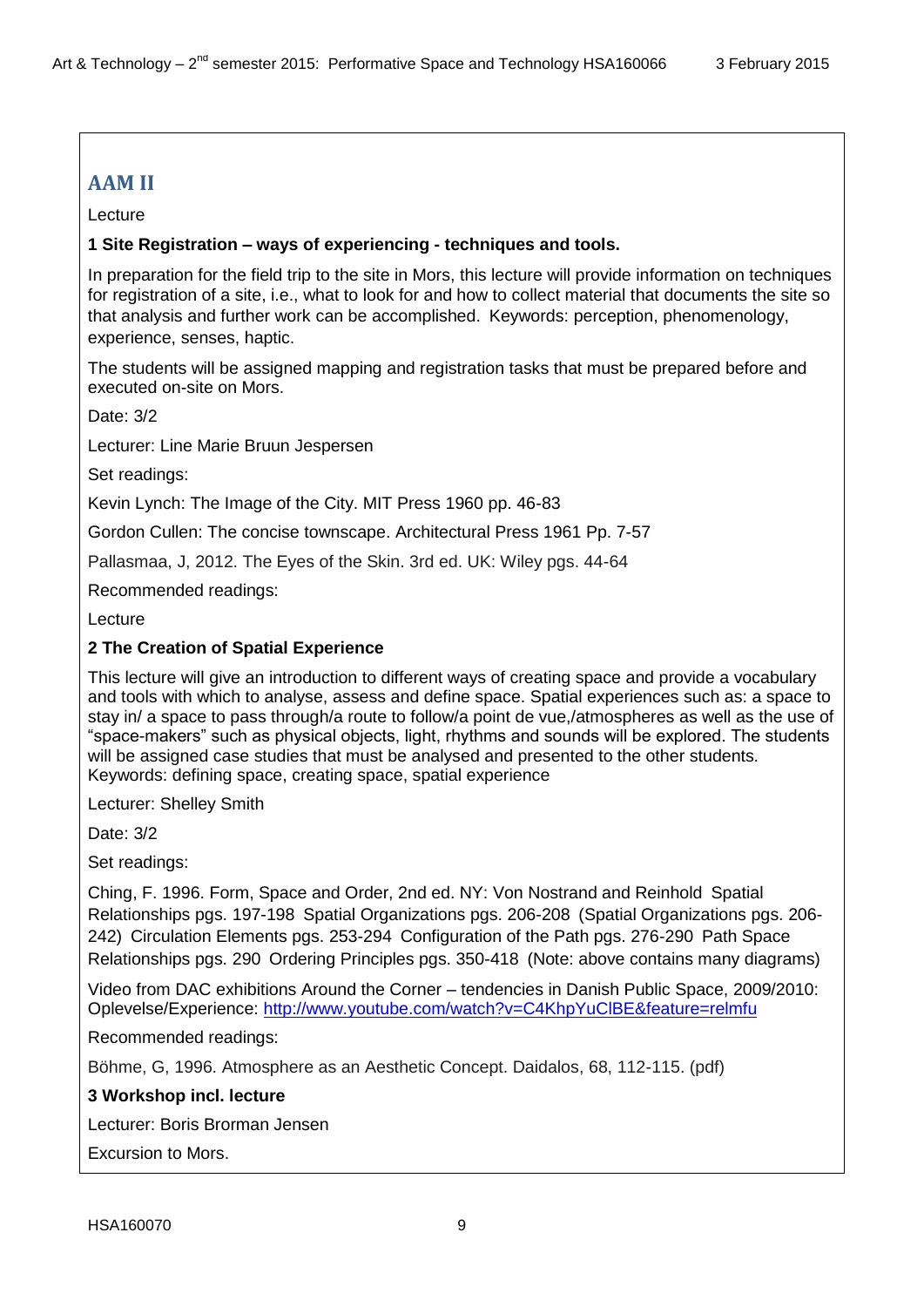Architect and Curator of Kulturmødet Boris Brorman Jensen will give an introduction to framework and context of the semester project and show reference works. After the lecture, students will do registration and mapping assignments on site.

In smaller groups students will Collect data, materials and impressions for mapping/measuring of the site for context model building 1:50 a serial vision (Gordon Cullen) presented on one A3 Page. (Area will be assigned to the groups) an analysis of the site based on Lynch´s methods on one A3 Page an individual mapping focusing on a more haptic/sensual/atmospheric approach to the site.

Group discussions on spatial possibilities on site.

Date: 4/2

Set readings:

Recommended readings:

Browse:<http://kulturmoedet.dk/forside.aspx#0?end=7>

Materials:

For the excursion to Mors you must bring:

- Camera, paper for notes, pens, paper for drawing, prints of maps of the site, a plan for how to investigate the site. Certain tasks will be assigned to you, but you might want to add more parameters.
- You must wear WARM and practical clothes according to Danish winter weather, so that you will be able to work and keep warm– you will spend most of the day outside.
- If you have a long measuring tape (10 or 20 meters) please bring it.

Lecture

#### **4 Introduction to Spatial Model Experimentation**

Exhibition of and short talk about registrations from the site. Bring your material from the excursion to Mors in organized folders.

You must bring:

- a serial vision (Gordon Cullen) presented on one A3 Page. (A specific route will be assigned to the each of the groups)
- an analysis of the site based on Lynch´s methods on one A3 Page.
- and an individual mapping focusing on a more haptic/sensual/atmospheric approach to the site.

Students will be introduced to a perceptual spatial model assignment, in which the students are required to experiment with spatial models and interpret impressions from the site into threedimensional shape.

Keywords: abstraction, composition,

Lecturer: Shelley Smith

Date: 16/2

Set readings:

Recommended readings:

A book on model making. Below you find two suggestions, but there are plenty of books on the topic, where you can find inspiration for technicques, materials and more.

Criss B. Mills: Designing with models. A Studio Guide to Architectural Process Models. John Wiley & Sons. 2011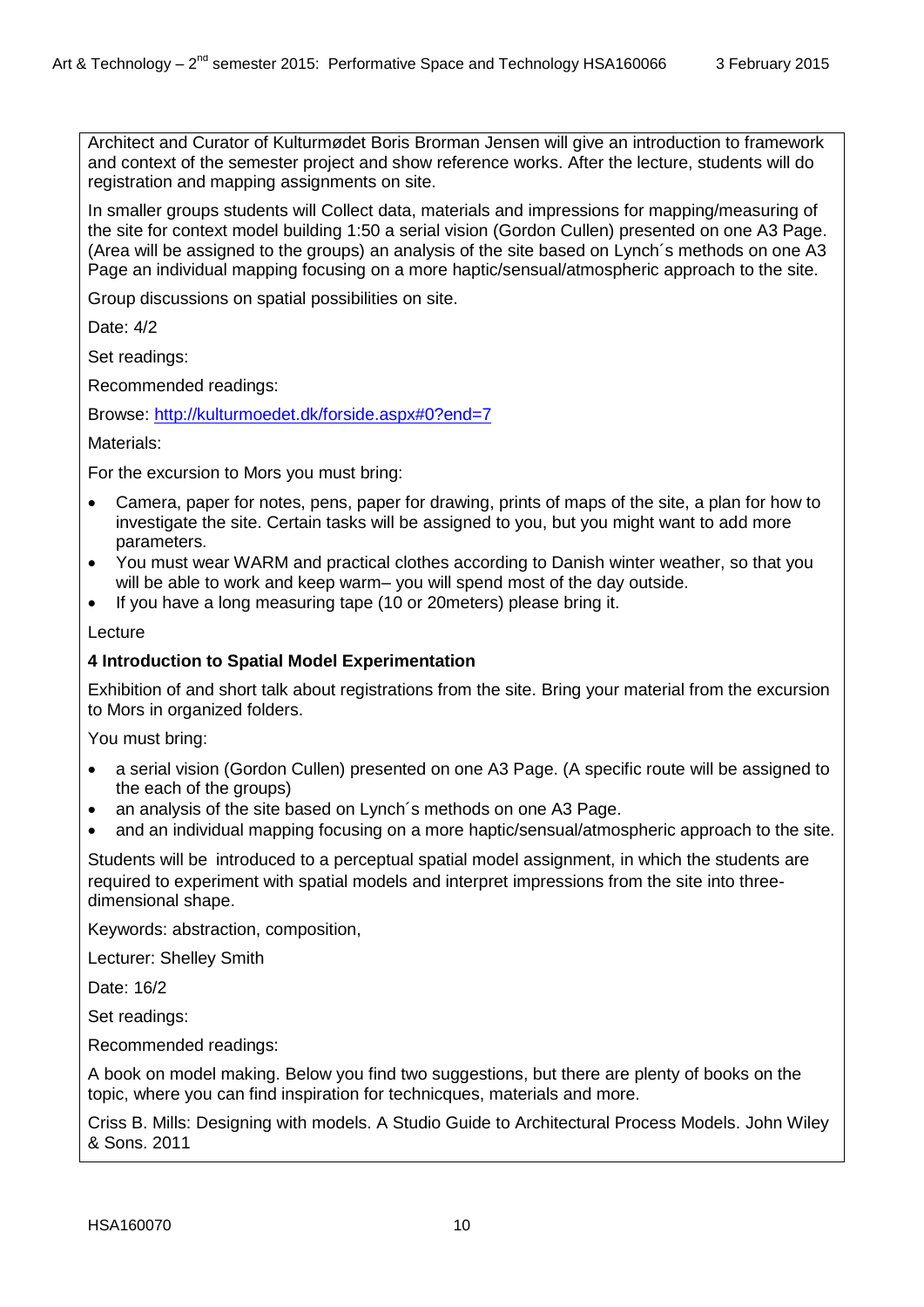Nick Dunn: Architectural Model Making (Portfolio Skills) Lawrence King Publishing 2010 Materials:

For Spatial Model Experimentation all students must bring:

Cutting board, Steel ruler, Knives: scalpel and craft knife, Scissors, White glue, Gluegun+glue You will need these tools throughout the semester. These tools can be purchaced from Architegn, most book stores and shops selling craft/hobby materials.



We also encourage you to explore the different model materials available in Architegn.

Workshop

#### **5 Spatial Model Experimentation**

Workshop session. Presentation of the student"s spatial model experimentation. Experiments in and discussion of scale and strategies for space making. The student"s spatial models and the context model of the site will be used for exploration of different strategies for space-making.

Lecturer: Line Marie Bruun Jespersen

Date: 17/2

Set readings: Francis D.K. Ching: Architecture. Form, Space and Order. Wiley 2015. Introduction X-XI, Additive form pp62-97, Form defining space pp 110-173, Organisation pp.195-207

Recommended readings:

Seminar

#### **6 Pin-up session**

After two weeks of project work, student groups will present their suggestions for an overall concept for the site in Mors. The purpose of the session is to find and choose a strong overall concept to explore further.

From the pool of 7-10 ideas, we will discuss, combine and develop ideas into 3 concepts for further exploration during the next two weeks.

Lecturer: Boris Brorman Jensen

Date: 6/3

Set readings:

Recommended readings:

Seminar

#### **7 Pin-up session**

After another two weeks of project work student groups will present their suggestions for the site in Mors. From the presentations we will extract the overall concept for the site, and distribute tasks/areas for six project groups. After this date the project enters the prototyping and production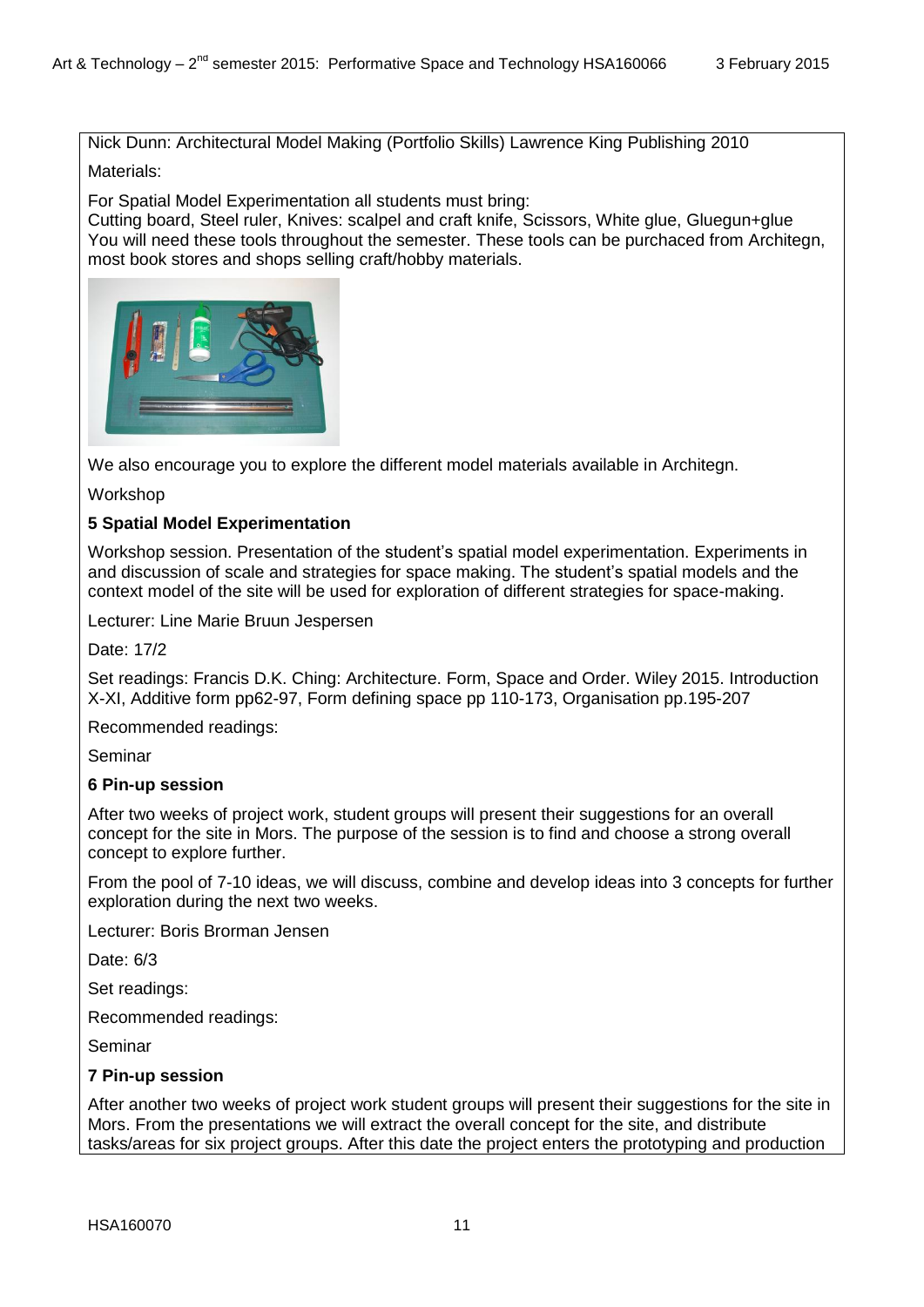#### phase.

Lecturer: Boris Brorman Jensen

Date: 20/3

Set readings:

Recommended readings:

Workshop

#### **8 Excursion to Mors: test of prototypes on-site**

2<sup>nd</sup> excursion to Mors. Functional prototypes will be installed on-site and possible/necessary adjustments and improvements will be discussed.

If any alterations of the site has to be made, these will also be planned and/or executed. Documentation of projects in situ for reports.

Lecturer: Boris Brorman Jensen

Date: 8/5

Set readings:

Recommended readings:

# **DRI**

Materials: For DR1 you must bring:

Programs: You must install the program **Rhinoceros** (newest edition) on your computers before the course begins.

A free 90 day trial version is available at: https://www.rhino3d.com

**Workshop** 

#### **1 Workshop - Basic navigation and modelling in Rhino**.

The module will introduce basic tools, modeling operations and workflows in Rhinoceros. The students will have to bring a laptop with Rhino installed and the workshop will be arranged as 'learning-by-doing' sessions.

Lecturer: Mads Brath

Date:

Set readings:

It is recommended that you get familiar with the functions presented in Rhino 5 Training Level 1 Training Guide p. 11 – 47 (found at:

http://www.rhino3d.com/download/rhino/5.0/Rhino5Level1Training) You must install Rhino before the course begins, you could use the following link: http://www.rhino3d.com/download (evaluation (free) or full installation)

CAD files used in the workshop will be available through moodle before the course.

Recommended readings:

Workshop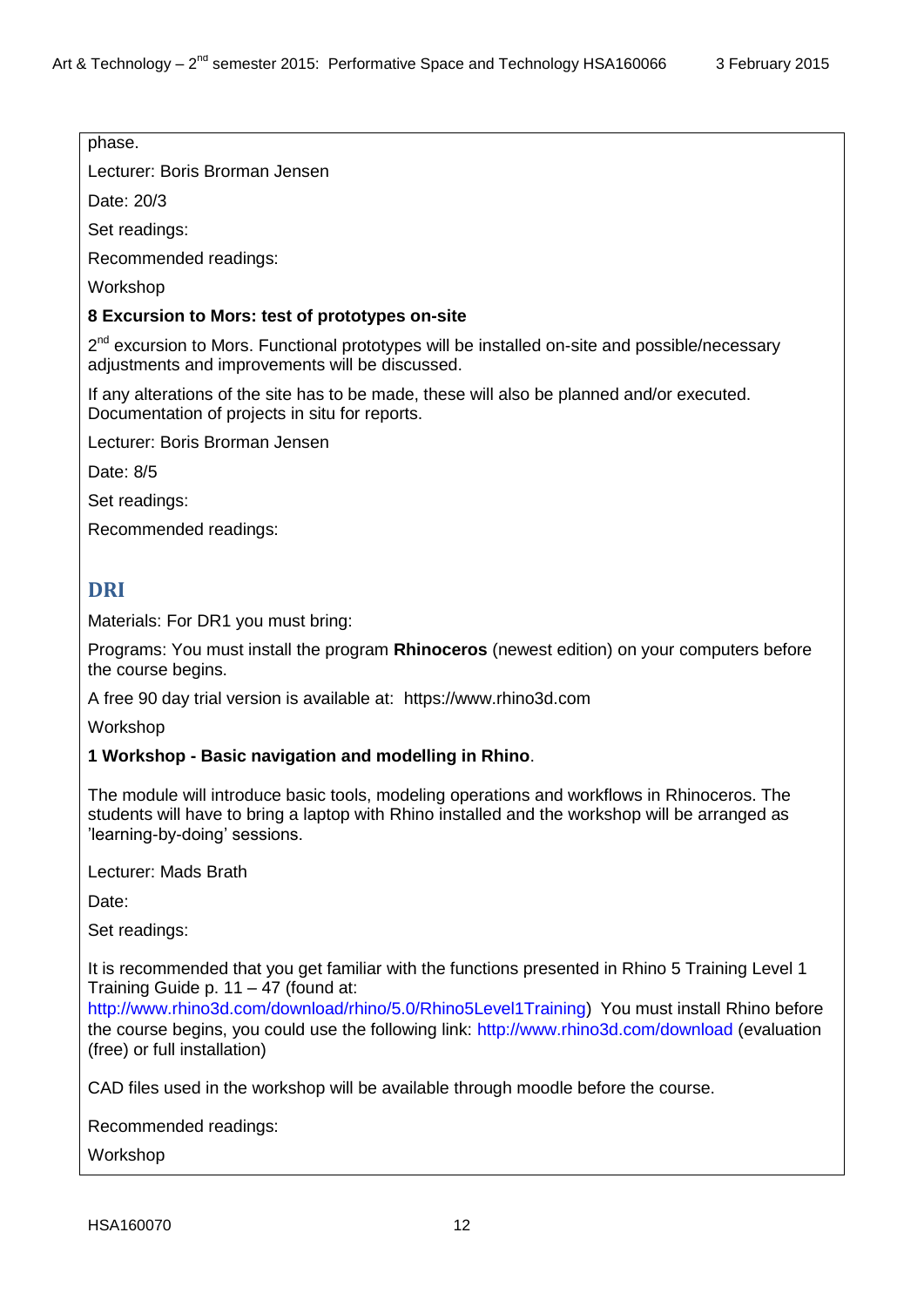#### **2 Modelling and Laser Cutting.**

Modelling and preparation for laser cutting. Brief description: In this module we will look at how to model complex geometries and how to transform these from 3D objects to 2D curves for laser cutting. The students will have to bring a laptop with Rhino installed and the workshop will be arranged as "learning-by-doing" sessions.

Lecturer: Mads Brath

Date:

Set readings:

We use the Training Guide from Module 1, but specifically Chapter 9: Creating surfaces. Rhino 5 Training Level 1 Training Guide p. 162 – 196 (found at:

http://www.rhino3d.com/download/rhino/5.0/Rhino5Level1Training) You must install Rhino before the course begins, you could use the following link: http://www.rhino3d.com/download (evaluation (free) or full installation) CAD files used in the workshop will be available through moodle before the course.

Recommended readings:

Lecture

#### **3 AD-CAM**.

This lecture will look at the basic aspects of working between the digital space in Rhino and the production of physical prototypes through CAM machinery. The student will be introduced to several case studies that will showcase the potentials and limitations of 2D production and how they deal with subjects like uniqueness, repetition, numbering, interlocking assemblies, joints, material behavior, etc.

Lecturer: Mads Brath

Date:

Set readings:

"Digital Design and Manufacturing – CAD/CAM Applications in Architecture and Design"; Schodek, D.; page: 237-255

Recommended readings:

Workshop

# **4 – 5 – 6 Workshop – Joints**

This workshop will deal with the design of joints through hands-on work with physical models. The student will work with different joining techniques and learn how altering the joint can alter the potential design space of the final product. The student will also learn how to use a laser cutter and how to tweak the settings of this machine to get a desired output.

Lecturer: Mads Brath

Date 4:

Date 5: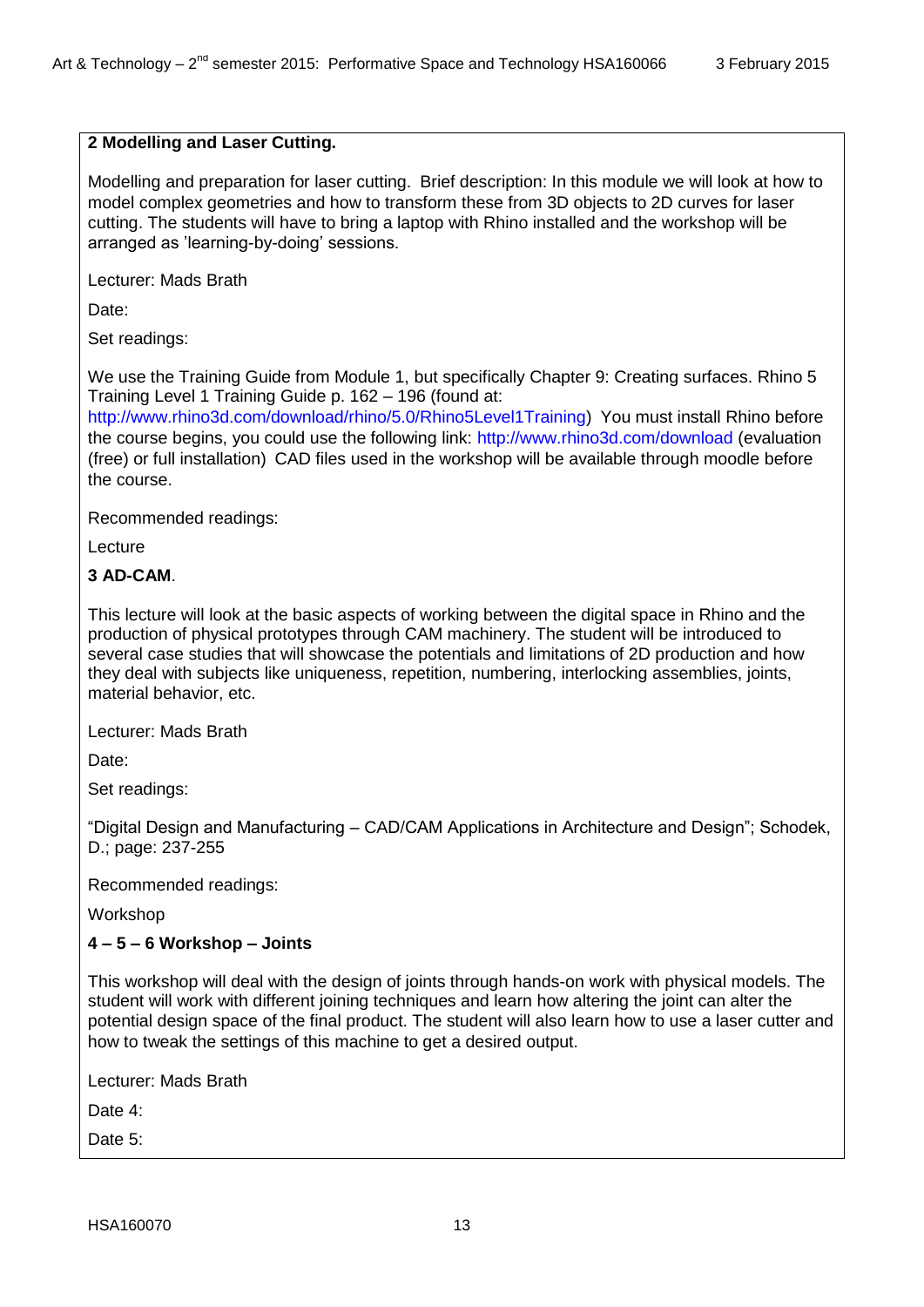#### Date 6:

Set readings:

Recommended readings: "Digital Design and Manufacturing – CAD/CAM Applications in Architecture and Design"; Schodek, D.; page: 297-312

Recommended readings:

Workshop

7 – 8 Workshop – Assembly. Applying the knowledge of "joint design" from the previous workshop the student will work with the design of a complete object. Focus will be on the creation of several iterations of the same design so as to force the student to explore and optimize the design within aspects such as structural integrity, assembly logics, formal expression, functionality, etc.

Lecturer: Mads Brath

Date:

Set readings: "Digital Design and Manufacturing – CAD/CAM Applications in Architecture and Design"; Schodek, D.; page: 297-312.

Recommended readings:

# **Perception II**

**Objectives** 

The purpose of the perception course is to work with concepts of space from different theoretical and practical angles with perception as the experiential centre. The students will work theoretically as well as practically with concepts of space and spatiality. Through the course students will get a basic understanding of the various paradigms of perception in relation to space, navigation and spatial relations and the theories introduced will have its outset in psychological and architectural approaches to space and place.

Lecture

#### **1 Space and Perception**

The first lecture introduces various concepts of space and scientific theories relating to space.

Lecturer: Betty Li Meldgaard

Date:

Set readings:

Recommended readings:

Lecture

#### **2 Space and Perception**

Continuation of Space and Perception 1, where theories of space perception are introduced. This lecture will end with an introduction to Psycho - geography and the assignment for the course will be presented.

Assignment: Psycho-geography after Dark. The purpose of the assignment is to explore the urban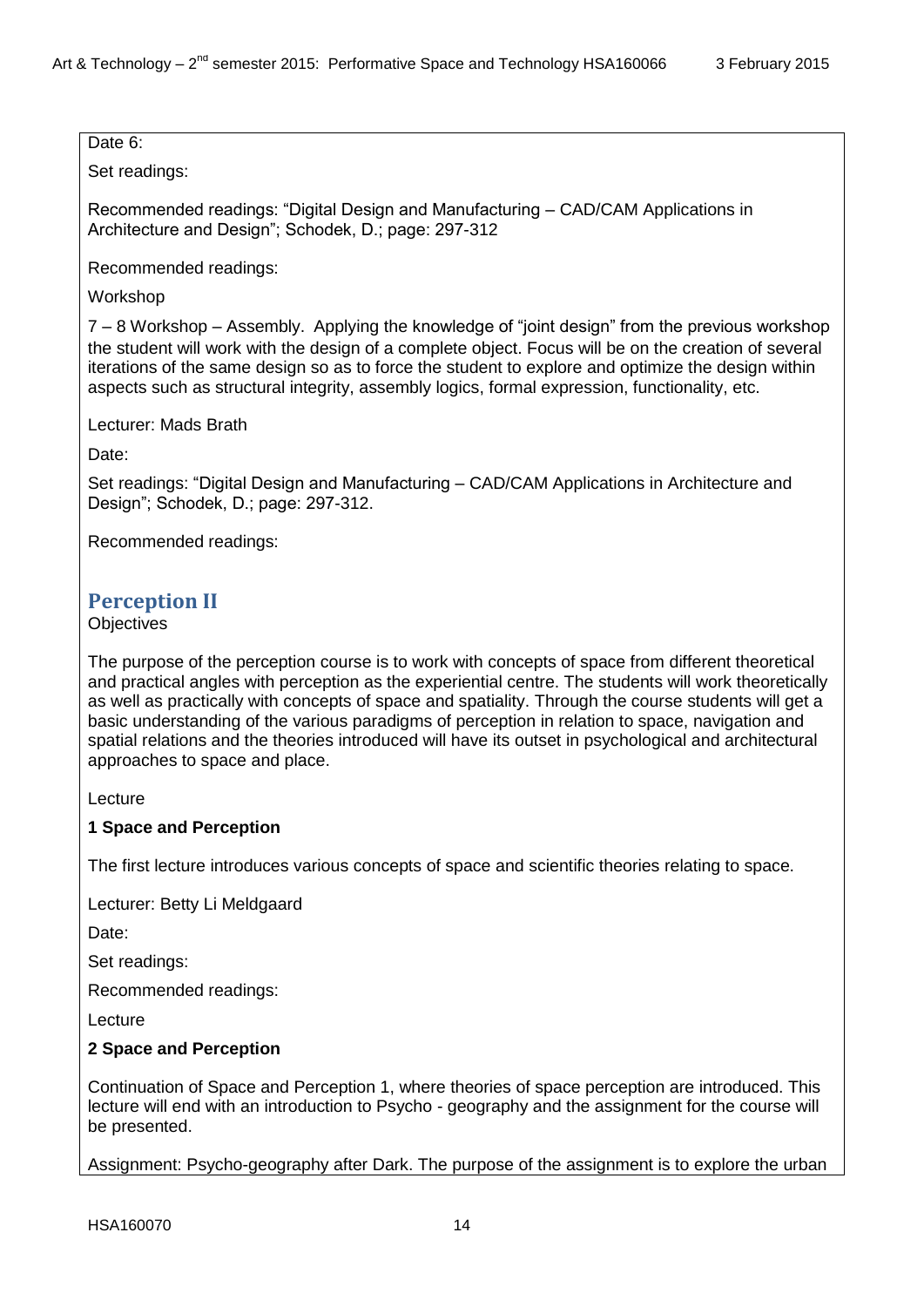environment after dark. In the dark perception may be distorted due to the lack of natural light and the presence of artificial light and the various shadows that appear. Sound may appear altered due to an altered self-awareness and things that were comfortable and safe in the light may appear to be the opposite in the dark. The purpose of the assignment is to create a psycho- geographical map of the city in the dark. The objectives of assignment is to enable students with basic understanding of how light and shadow can alter the perception of space as well as the sense of presence in a place. The purpose of the assignment is further to provide a method that is relevant for the main semester assignment.

Lecturer: Betty Li Meldgaard

Date:

Set readings:

Recommended readings:

Lecture

### **3 Psycho-geography**

Continuation of lecture 2, with specific focus on psycho-geographical mapping.

Lecturer: Betty Li Meldgaard

Date:

Set readings:

Recommended readings:

Lecture

#### **4 3D on 2D**.

Theories of perception vary in the degree they are capable of producing a valid explanation of perception. In this lecture we will look at theories that are suitable as a foundation for constructing 3D images on 2D planes.

Lecturer: Betty Li Meldgaard

Date:

Set readings:

Siegfried Gideon "Space-time in Architecture" - excerpts

James J. Gibson" Ecological approach to visual perception" – excerpts. http://makingmaps.net/2009/06/22/making-psychogeography-maps/

Guy Debord – "Situationist".

Recommended readings:

# **Basic Electronics II**

# **Lecture 1 Arduino Circuits**.

The course will begin with a survey of the students" knowledge of basic electronics so far. Further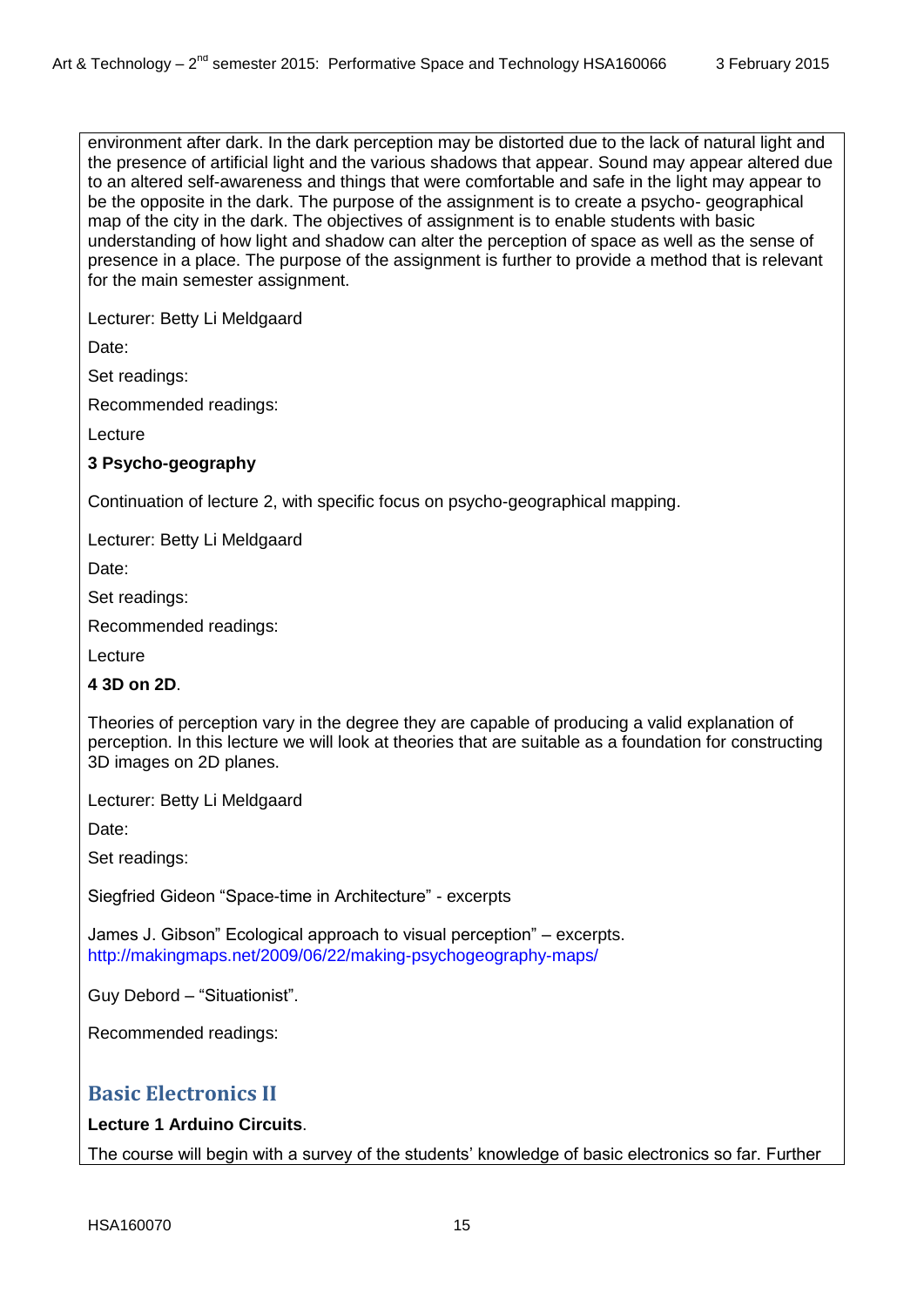this lecture will address using an Arduino without relying on the official Arduino board. Exercises in topics from BE1 and connecting simple circuits to the Arduino

Lecturer: Rasmus Krarup Madsen

Date:

Set readings: Survey BE1 literature.<http://www.arduino.cc/en/Main/Standalone> and <http://arduino.cc/en/Tutorial/ArduinoToBreadboard>

Recommended readings:

#### **Lecture 2 Controlling many things.**

This lecture will cover how multiplexers, port extenders and shift registers can be used to extend the functionality of the Arduino

Assignment: Control a shift register with inputs from a multiplexer

Lecturer: Rasmus Krarup Madsen

Date:

Set readings: Arduino cookbook 5.8 Reading More Than Six Analog Inputs, 7.7 Controlling an LED Matrix Using Multiplexing and from 7.9 Driving a 7-segment LED Display to 7.14 Increasing the Number of Analog Output Using PWM Extender Chips

Recommended readings:

#### **Lecture 3 Controlling powerful things.**

This lecture will cover how relays, transistors, MOSFETS and optocouplers can be used in conjunction with Arduinos to enable control of powerful actuators, which can"t be run directly from the Arduinos output pins.

Assignment: Control a halogen light or similar components with an Arduino

Lecturer: Rasmus Krarup Madsen

Date:

Set readings: Arduino cookbook from 8.6 Controlling Solenoids and Relays to 8.8 Driving a Brushed Motor Using a Transistor and 10.4 Controlling a Digital Camera

Recommended readings:

#### **Lecture 4 Weatherproofing.**

Problems and suggestions to solutions in relation to exposing hardware to the elements. The course will introduce a selection of methods and classifications of hardware.

Lecturer: Rasmus Krarup Madsen

Date:

Set readings: none

Recommended readings: none

#### **Examination**

**From the Study Regulation. BA Study Program in Art and Technology. September 2014**

*"The module is completed with:*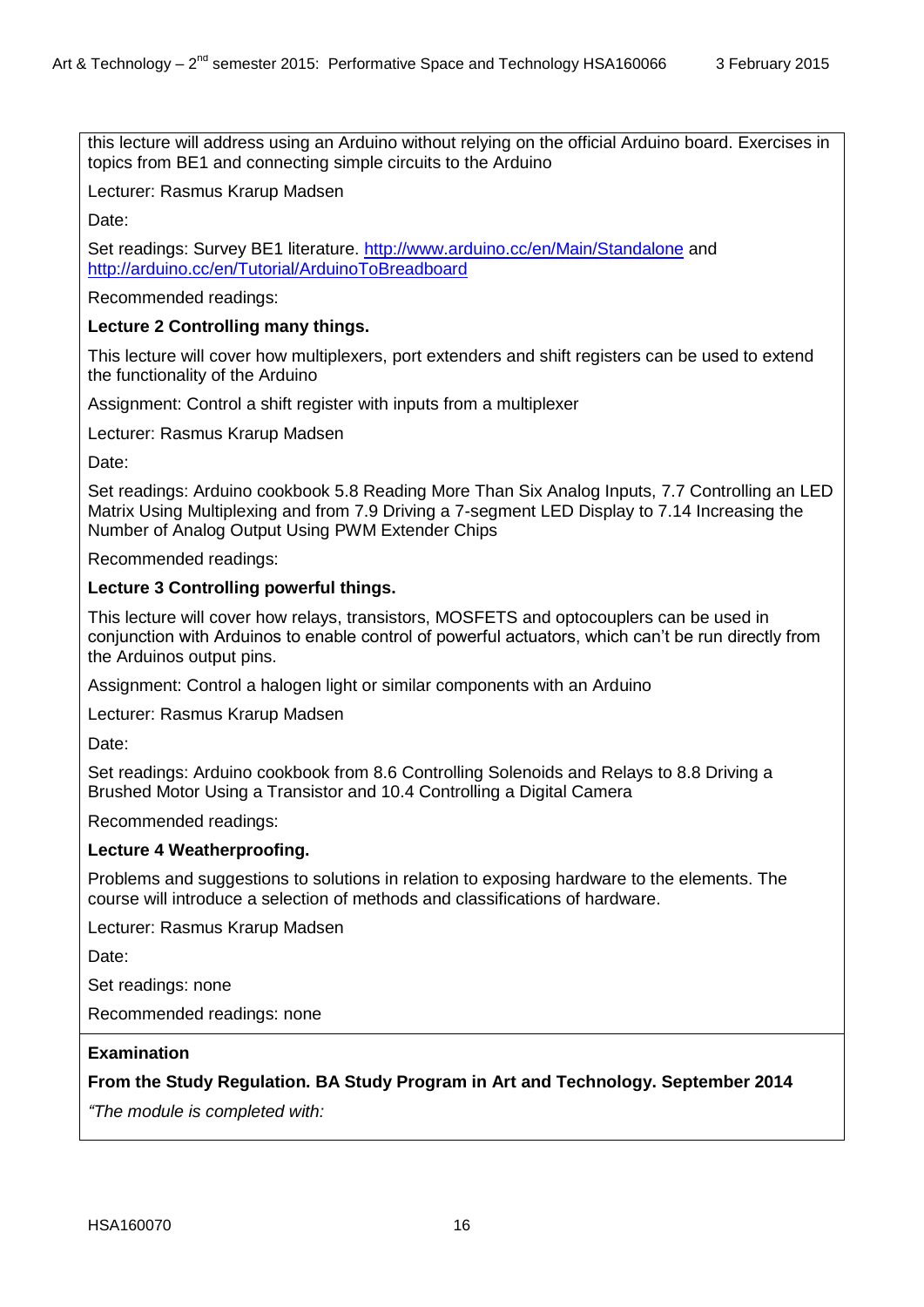*Examination 5* 

*An internal combined written and oral examination in Module 5: "Performative Space and Technology".*

*The examination will take the form of a conversation between the students, the examiner and an external examiner on the basis of the project report and/or portfolio prepared by the student(s) as well as the product created by the student. The project exam will also address other content from the module courses.*

*Form of examination: b)*

*Number of pages: the written work must not exceed 10 pages per student (15 pages in the case of individual reports).*

*Duration of examination: 20 minutes per student and 10 minutes for assessment and communication of grades per group, however, the duration of the examination is maximum 2 hours*

*Evaluation: Grading according to the 7-point scale.*

*Proportional weighting: An aggregate grade is awarded for the artefact, the written and oral performances.*

*The assessment results in an individual grade.*

*Credits: 20 ECTS*

*The written report, the product and the oral examination should demonstrate that the student has fulfilled the objectives outlined above.*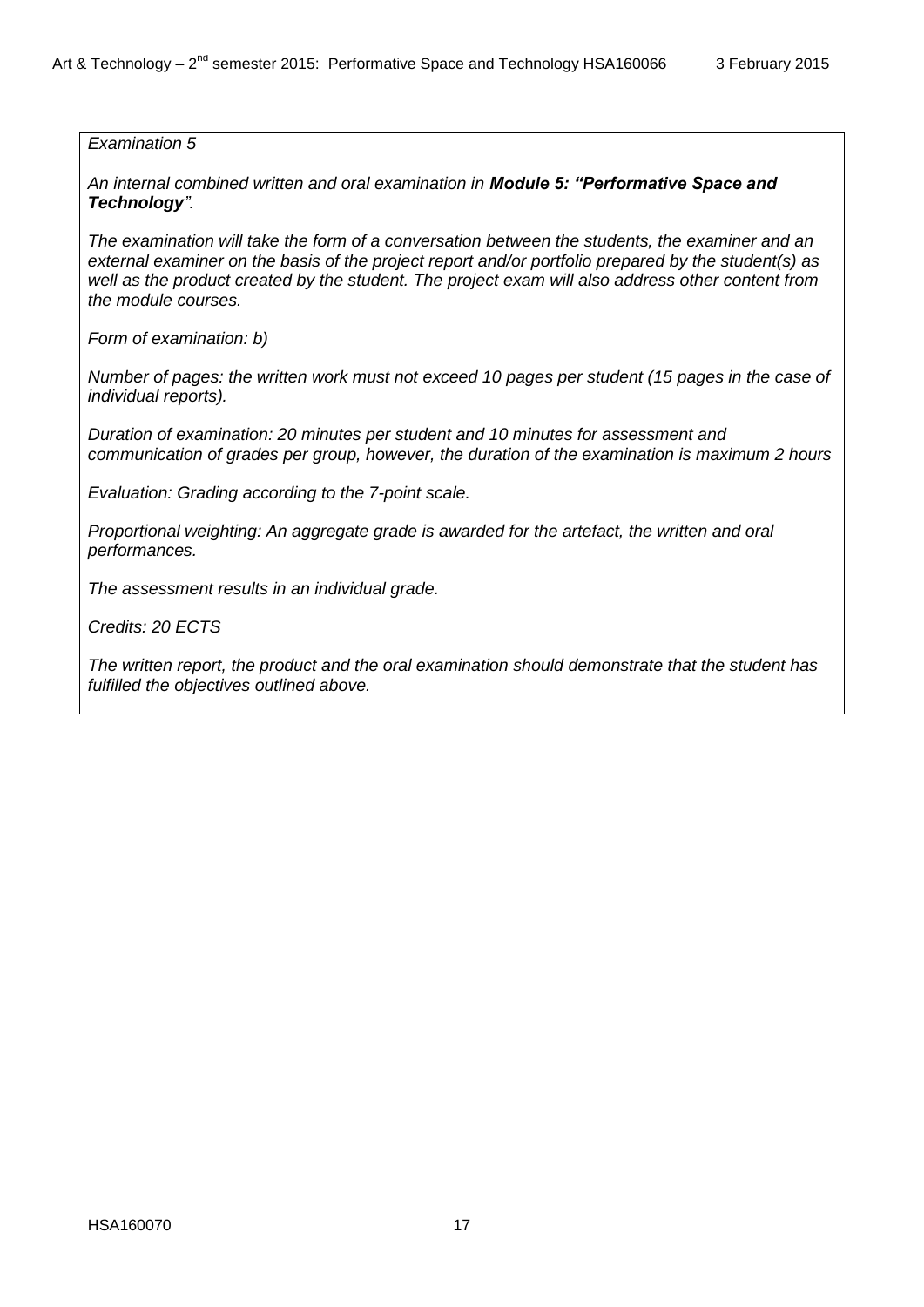# **Module 6Physical Interface Design II (Fysisk interface design II)**

*5 ECTS*

*HSA 220020D*

#### **Location**

*2nd semester*

#### **Module coordinator**

Module coordinator PIDII: Lance Putnam, AD:MT

#### **Type and language**

Course module

*Language of instruction: English*

#### **Objectives**

#### **From the study regulations. BA Study Program in Art and Technology. September 2014:**

*"Basic knowledge about* 

- *programming concepts for interactive systems*
- *actuating possibilities: servo motors, solenoids, and simple mechanics*
- *using micro-controllers: interface to the computer, analog/digital input/output*
- *circuit applications: DC filtering, circuit protection and amplifier*
- *real-time use of signals (such as ADC/DAC, sampling rate, scaling and filtering)*
- *related work in software development and the media arts*

*Skills in* 

- *analyzing use of the basic programming with various sensors and actuators*
- *synthesizing knowledge in written documentation*

#### *Competencies in*

*evaluating an artefact with regard to programming, sensors, and actuators "*

#### **Purpose and Goals**:

This module introduces basic concepts in programming and how they can be applied on a microcontroller to create physical interfaces and interactive artefacts.

#### **Content:**

The module will be taught as two courses, one focusing on programming concepts and the other on applying these on a microcontroller.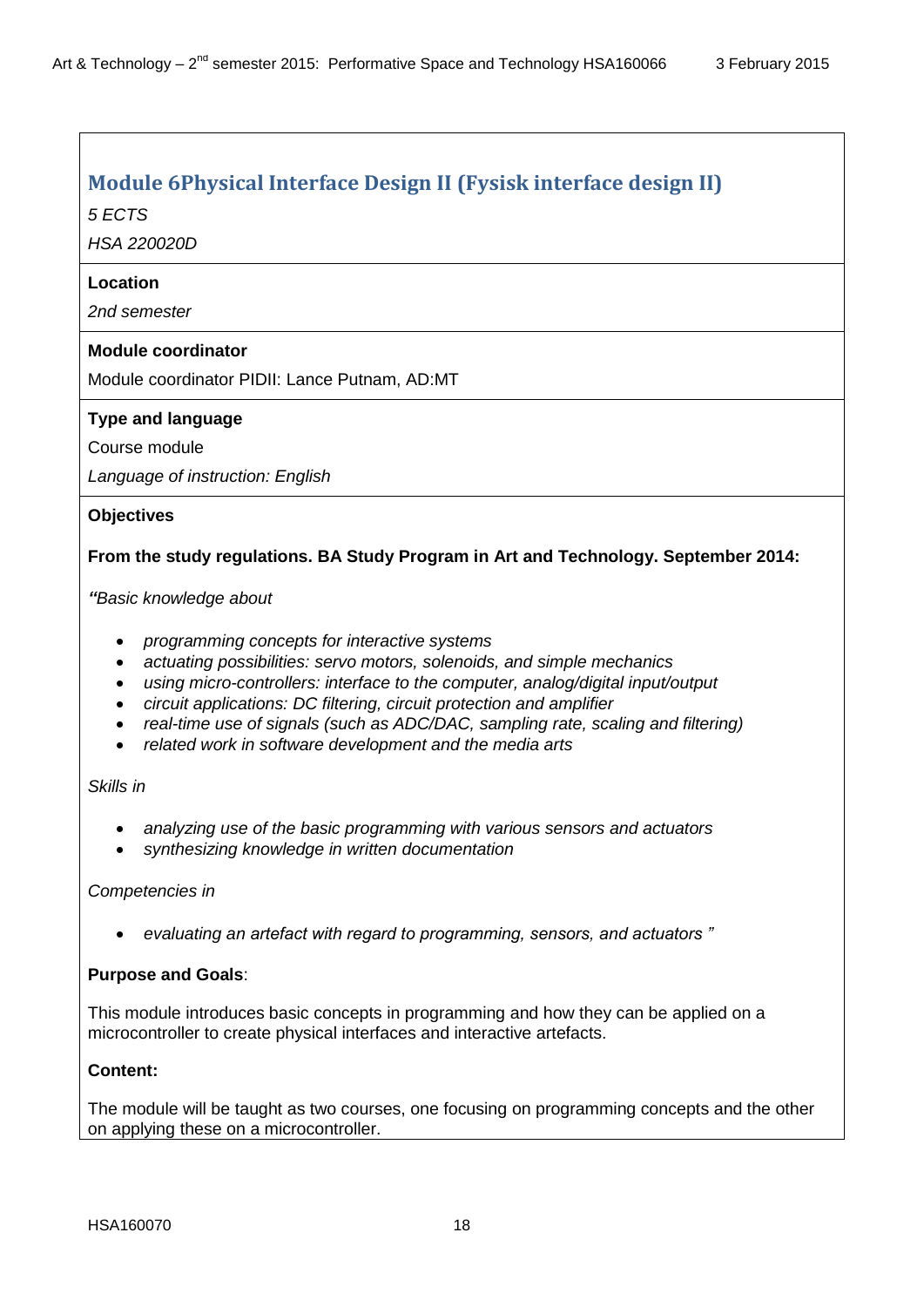#### **Programming 1(1ECTS):**

Programming I is the first in a series of programming courses meant to teach fundamental concepts of imperative and object-oriented programming using the C++ language in the context of real-time, multimedia systems. Programming I will introduce you to the foundations of imperative programming: types, operators, functions, and control flow. In addition, the course will teach basic computer skills regarding use of the file system and command-line interface.

Literature:

Loudon, K. (2003). C++ Pocket Reference. O"Reilly Media, Inc., USA.

cplusplus.com. (2000). C++ Language Tutorial,<http://www.cplusplus.com/doc/tutorial/>

#### **Sensors and Actuators 2 (1ECTS):**

The purpose of this course is to apply the programming concepts acquired in Programming 1 towards the production of interactive artefacts using microcontrollers. The course will also require the student to understand basic electronics, which is used to connect microcontroller to sensors and actuators. This course will take departure in the Arduino platform and will cover the use of inputs and outputs to add sensors and actuators to our systems.

Literature:

Michael Margolis, 2011, Arduino Cookbook, 2<sup>nd</sup> Edition, O'Reilly Media (ISBN 978-1-449-31387-6)

There is a lot of additional online literature available. Recommendable sources include:

<http://arduino.cc/en/Reference/HomePage> and<http://arduino.cc/en/Tutorial/HomePage> - Official references and tutorials for code examples included in the Arduino software package. I would not recommend venturing to the official Arduino playground until after the course.

[http://arduino.cc/playground/uploads/Main/arduino\\_comic\\_v0004.pdf](http://arduino.cc/playground/uploads/Main/arduino_comic_v0004.pdf) - A illustrated conceptual and short practical introduction

<http://www.ladyada.net/learn/arduino/> - A thorough and very practical introduction complete with schematics, code examples and exercises

<http://www.jeremyblum.com/category/arduino-tutorials/page/2/> A videoseries with good explanations on topics ranging from very basic to very advanced. Comes with recommendation from previous students.

**Academic content and conjunction with other modules/semesters** 

**Scope and expected performance**

#### **Participants**

*Art and Technology 2nd semester students*

**Prerequisites for participation**

#### **Module activities**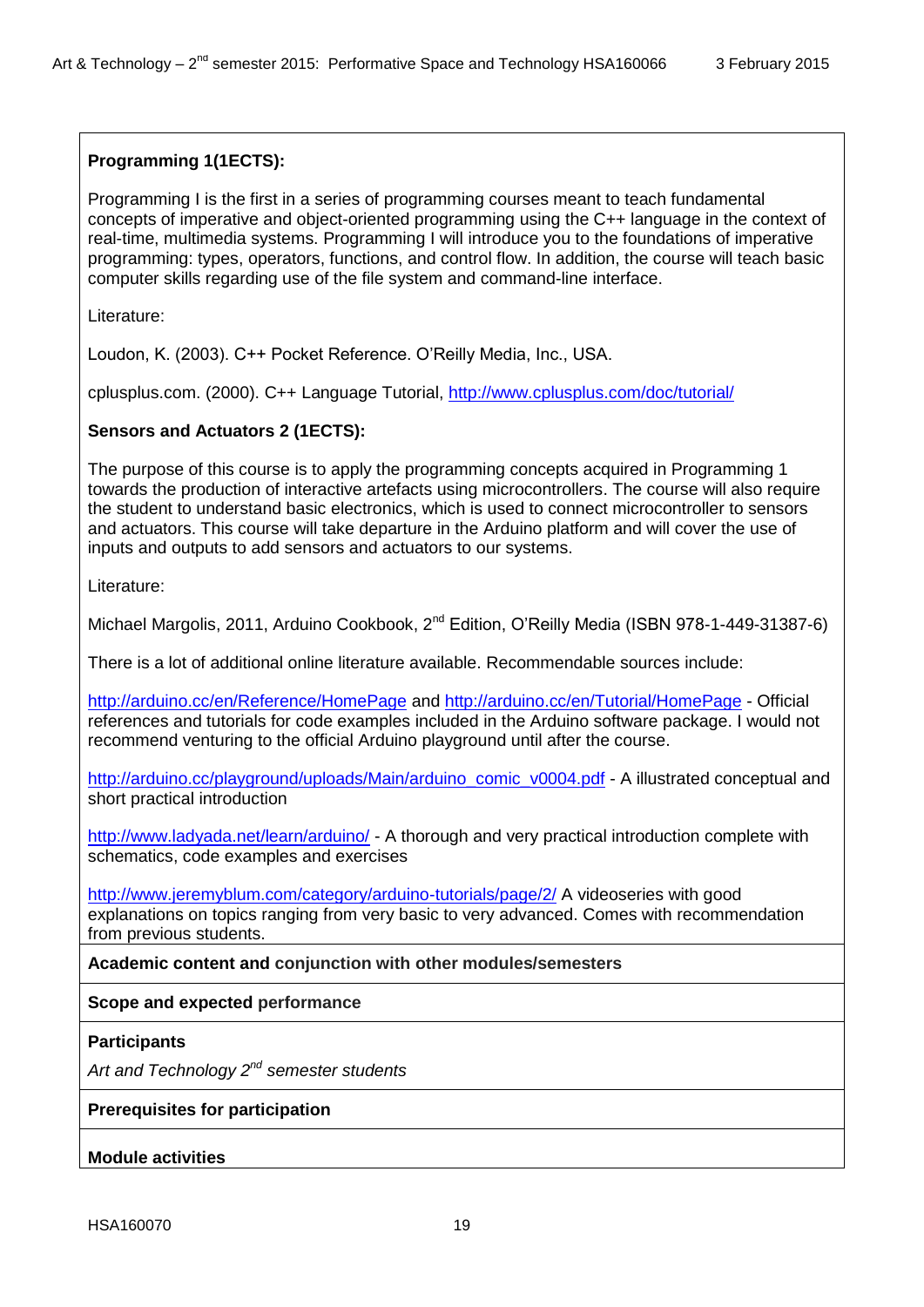#### *Programming 1*

#### *Lecture+exercises*

#### *1* **Unix, Command-line Interface, and Source Code.**

Topics include file systems, the command-line interface and Unix commands, source code and compilation, program structure (the main function), basic input and output to the console, comments, and your first "Hello World!" program.

*Date:*

*Lecturer: Lance Putnam*

*Set readings:*

Loudon, "Program Structure", pp.3-12.

Loudon, "I/O Streams", pp. 122-124.

"Structure of a program - C++ Documentation", [http://www.cplusplus.com/doc/tutorial/program\\_structure/.](http://www.cplusplus.com/doc/tutorial/program_structure/)

"Basic Input/Output - C++ Documentation", http://www.cplusplus.com/doc/tutorial/basic\_io/

#### **Lecture+exercises**

#### **2 Types and Operators**

Topics include boolean, floating-point, integer, and string types, variable declaration, statements, scope, and mathematical operators.

*Date:*

*Lecturer: Lance Putnam*

Set readings:

Loudon, "Fundamental Types", pp.12-17.

Loudon, "Operators", pp.34-37.

Loudon, "Expressions", pp.46.

Loudon, "Scope", pp.47-49 (skip "Class Scope").

Loudon, "Declaring Variables", pp.51-52 (skip "Pointer variables").

"Variables. Data Types. - C++ Documentation", http://www.cplusplus.com/doc/tutorial/variables/.

"Constants - C++ Documentation", http://www.cplusplus.com/doc/tutorial/constants/.

"Operators - C++ Documentation", http://www.cplusplus.com/doc/tutorial/operators/.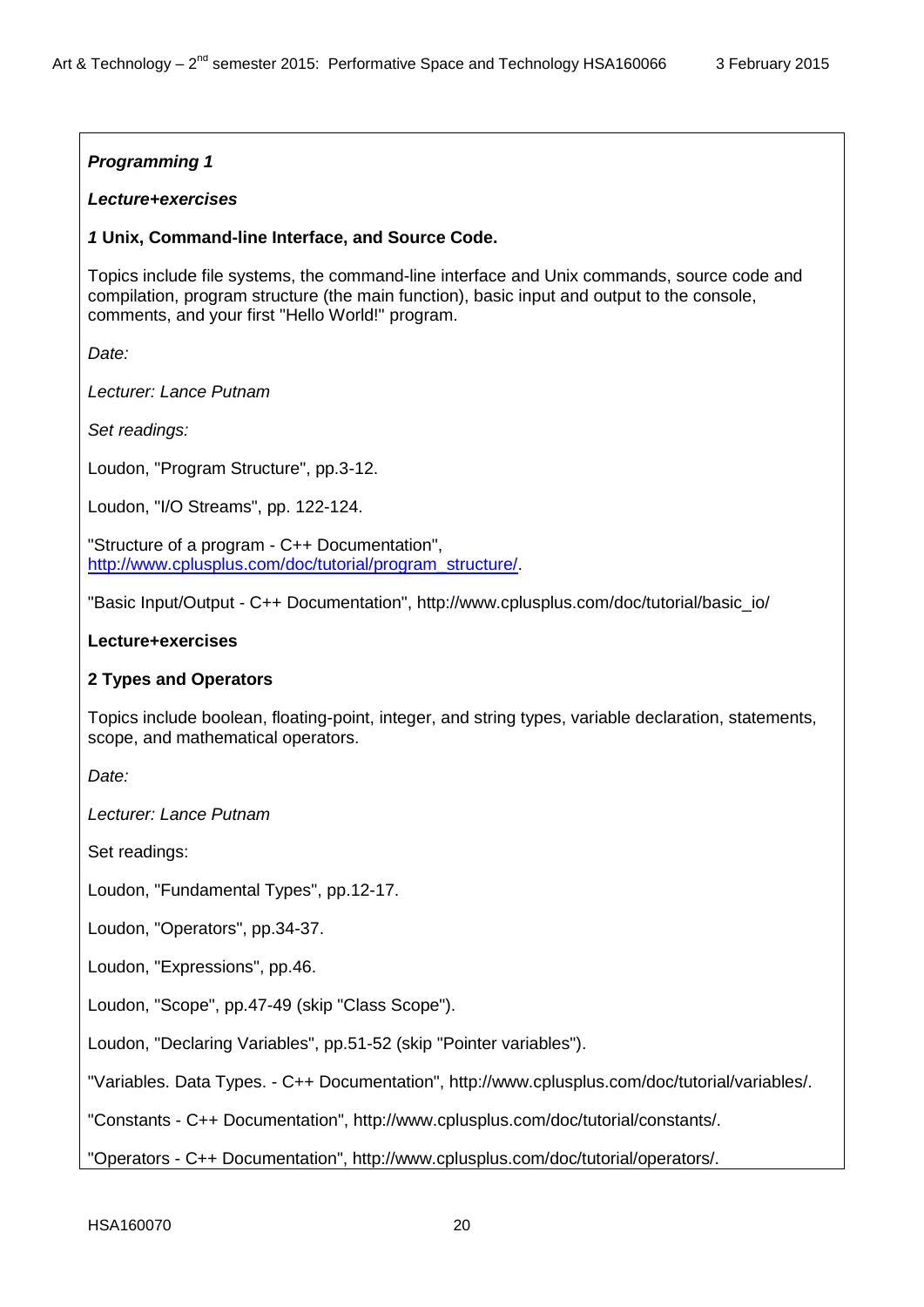"Boolean Operations - C++ Documentation", http://www.cplusplus.com/doc/boolean/.

#### *Lecture+exercises*

#### *3 Control Flow*

Topics include general program flow, if/else if/else and switch conditionals and iteration with for/do/while loops.

*Date:*

*Lecturer: Lance Putnam*

Set readings:

Loudon, "Iteration Statements", "Selection Statements", and "Jump Statements", pp.60-65.

"Control Structures - C++ Documentation", http://www.cplusplus.com/doc/tutorial/control/ (skip 'The goto statement' and 'The exit function').

#### **Lecture + exercises**

#### *4 Functions*

Topics include syntax for declaring, defining and calling functions, and pass-by-value versus passby-reference.

*Date:*

*Lecturer: Lance Putnam*

Set readings:

Loudon, "Declaring Functions", pp.52-54.

"Functions (I) - C++ Documentation", http://www.cplusplus.com/doc/tutorial/functions/.

"Functions (II) - C++ Documentation", http://www.cplusplus.com/doc/tutorial/functions2/ (skip 'inline functions').

Recommended reading:

"What is a Function" http://www.mathsisfun.com/sets/function.html

*Sensors and Actuators 2*

*Lecture+assignments*

#### *1* **Introducing the Arduino**

This lecture introduces the notion of microcontrollers, and why they are interesting. Survey of the Arduino platform, covering the possibilities it offers as well as the limitations it has. Using a digital output and how to use it for an LED.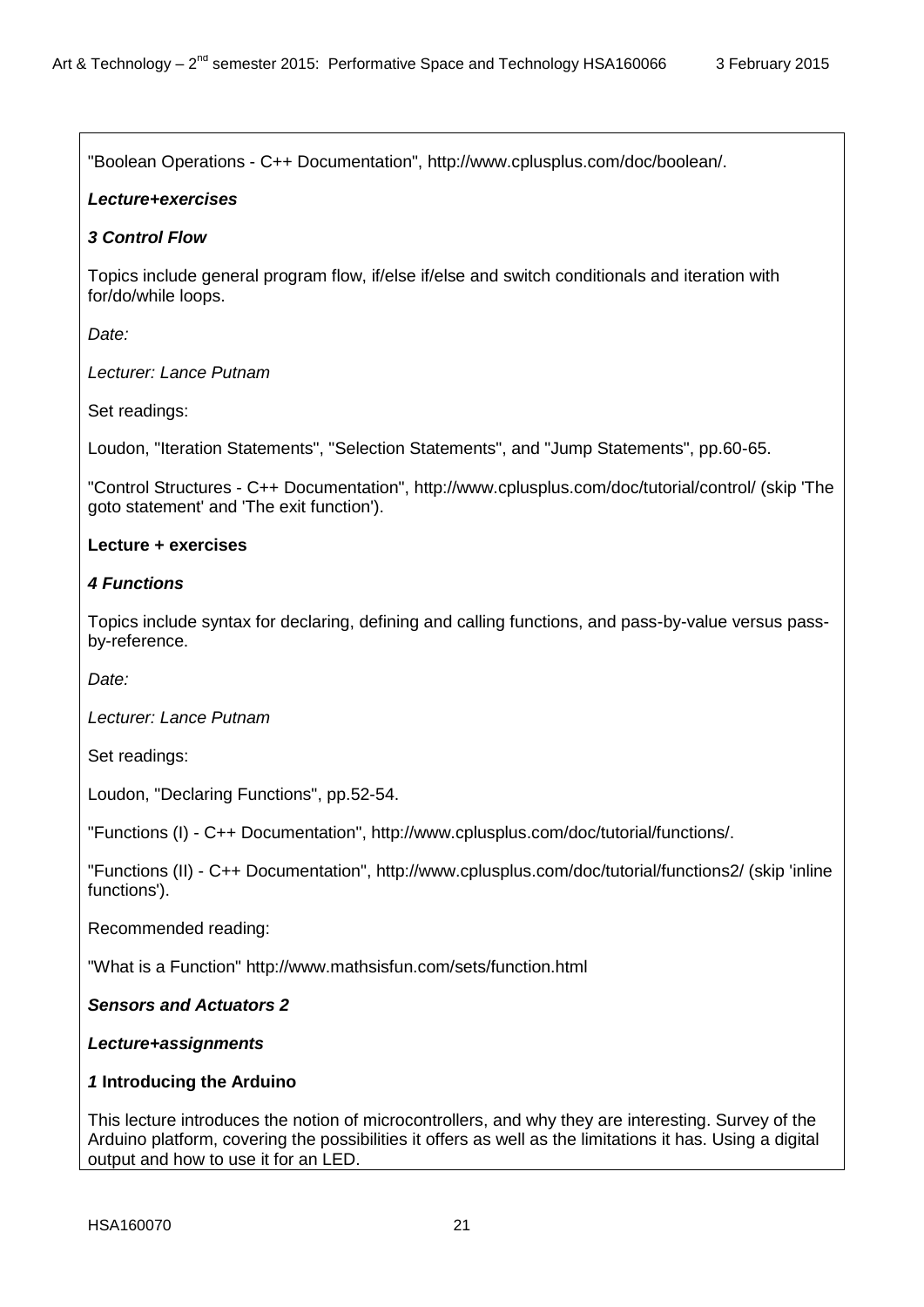Assignment: Download and install Arduino IDE. Demonstrate control of an LED by programming a specific sequence of blinks.

Date:

Lecturer: Rasmus Madsen

Set readings:

Arduino Cookbook, Preface and from beginning of chapter 1 to 1.5 *Creating and Saving a Sketch* and from beginning chapter 2 to 2.4 *Working with Groups of Values*

#### *Lecture+assignments*

#### *2 Using Digital Inputs*

This lecture covers connecting basic digital inputs to the Arduino, and incorporate them in interactive system. Using serial communication for debugging and using arithmetic operators will also be covered.

Assignment: Connect a PIR sensor and light up a led for a set amount of time each time the sensor is activated. Count the amount of people passing by the sensor.

Date:

Lecturer: Rasmus Madsen

Set readings:

Arduino Cookbook, from beginning of chapter 3 *Using Mathematical Operators* to 3.7 *Raising a Number to a Power*, from beginning of 4 *Serial Communications* to 4.2 *Sending Formatted Text and Numeric Data from Arduino* , from beginning of 5 *Simple Digital and Analog Input* to 5.4 *Determining How Long a Switch Is pressed*

#### *Lecture + assignments*

#### *3 Using Analog Inputs*

This lecture covers using the Analog to Digital Converter (ADC) to connect sensors with variable output voltage to the Arduino. The lecture also covers manipulating this input by e.g. scaling and filtering. A vibration and a light sensor will be used as examples

Assignment: Read an analog sensor and print the measurement to the serial monitor. Use the output to trigger a LED once it crosses a threshold and turn off the LED if it goes below the threshold again.

Date:

Lecturer: Rasmus Madsen

Set readings:

Arduino Cookbook 5.6 *Reading Analog Values*, 5.7 *Changing the Range of Values*, 5.9 *Displaying*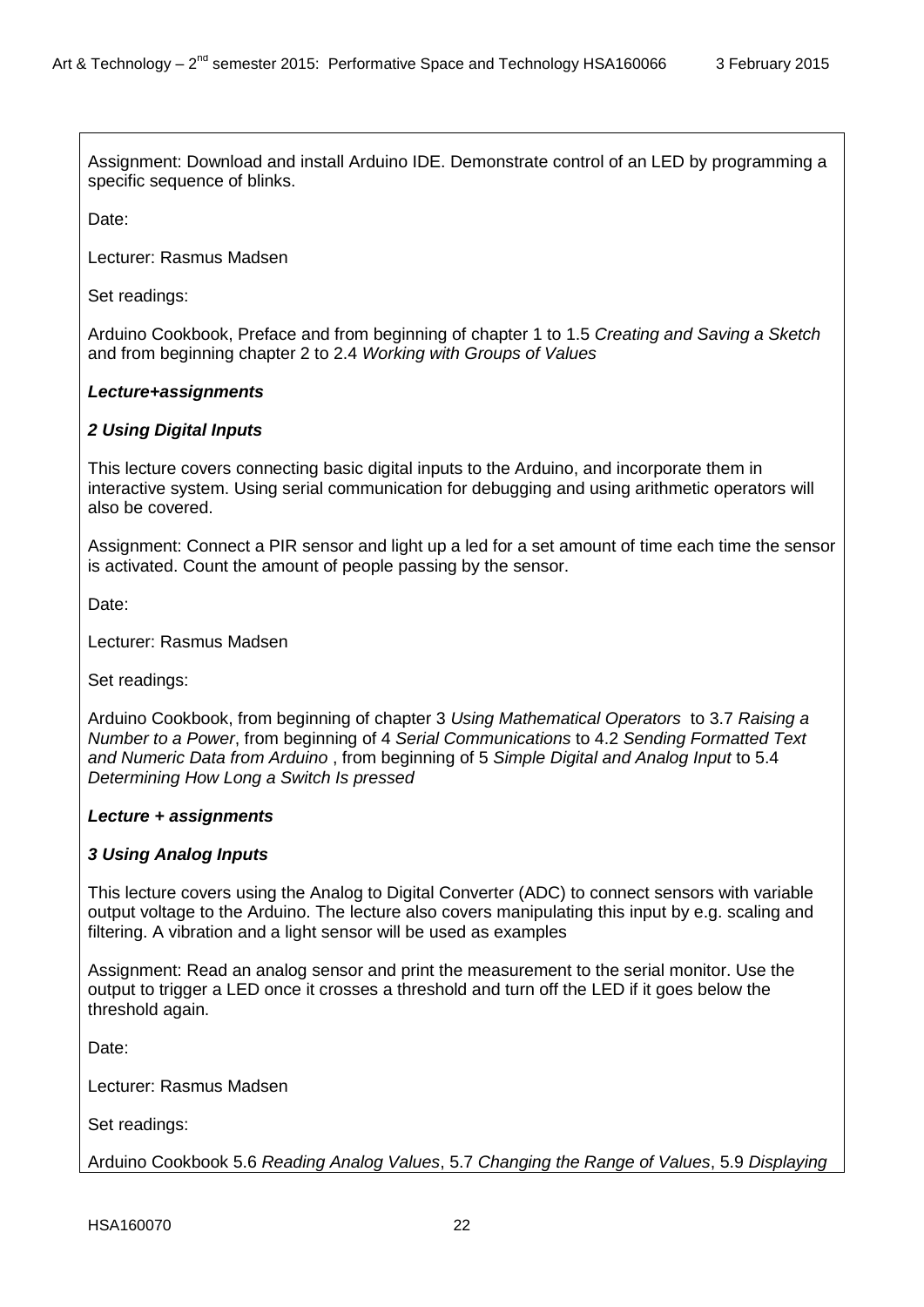*Voltages Up to 5V*, 5.10 *Responding to Changes in Voltage*, 5.11 *Measuring Voltages More Than 5v (Voltage Dividers)* and 6.2 *Detecting Light*

#### *Lecture+assignments*

#### *4 "Analog" Output*

This lecture covers the problem of the Arduino's lack of proper analog output voltage, and the use of pulse-width modulation to generate voltages, which in some cases act much like an analog output.

Assignment: Create three different relationships between one (or more) analog input and three LEDs.

Date:

Lecturer: Rasmus Madsen

Set readings:

Arduino cookbook 3.11 *Generating Random Numbers*, 7.1 *Connecting and using LEDs*, 7.2 *Adjusting the Brightness of an LED* and 7.5 *Sequencing Multiple LEDs: Creating a Bar Graph*

#### **Examination**

The course can be passed by active participation which involves satisfactory completion of homework assignments. Otherwise, a 7-day written exam will be assigned as outlined in the study regulations.

#### **From the study regulations. BA Study Program in Art and Technology. September 2014:**

*"Examination 6* 

*An internal written examination in Module 6: "Physical Interface Design II" Form of examination: c) The examination is a 7-day assignment on a set subject.*

*Number of pages: the written part must not exceed 5 pages.* 

*Evaluation: pass/fail. One examiner evaluates the assignment. In case of a Fail grade, an additional examiner will also evaluate the assignment.* 

*Substitution: the examination may be substituted by satisfactory and active participation in courses, i.e. 80% attendance and submission of all assignments set during the course. Credits: 5 ECTS*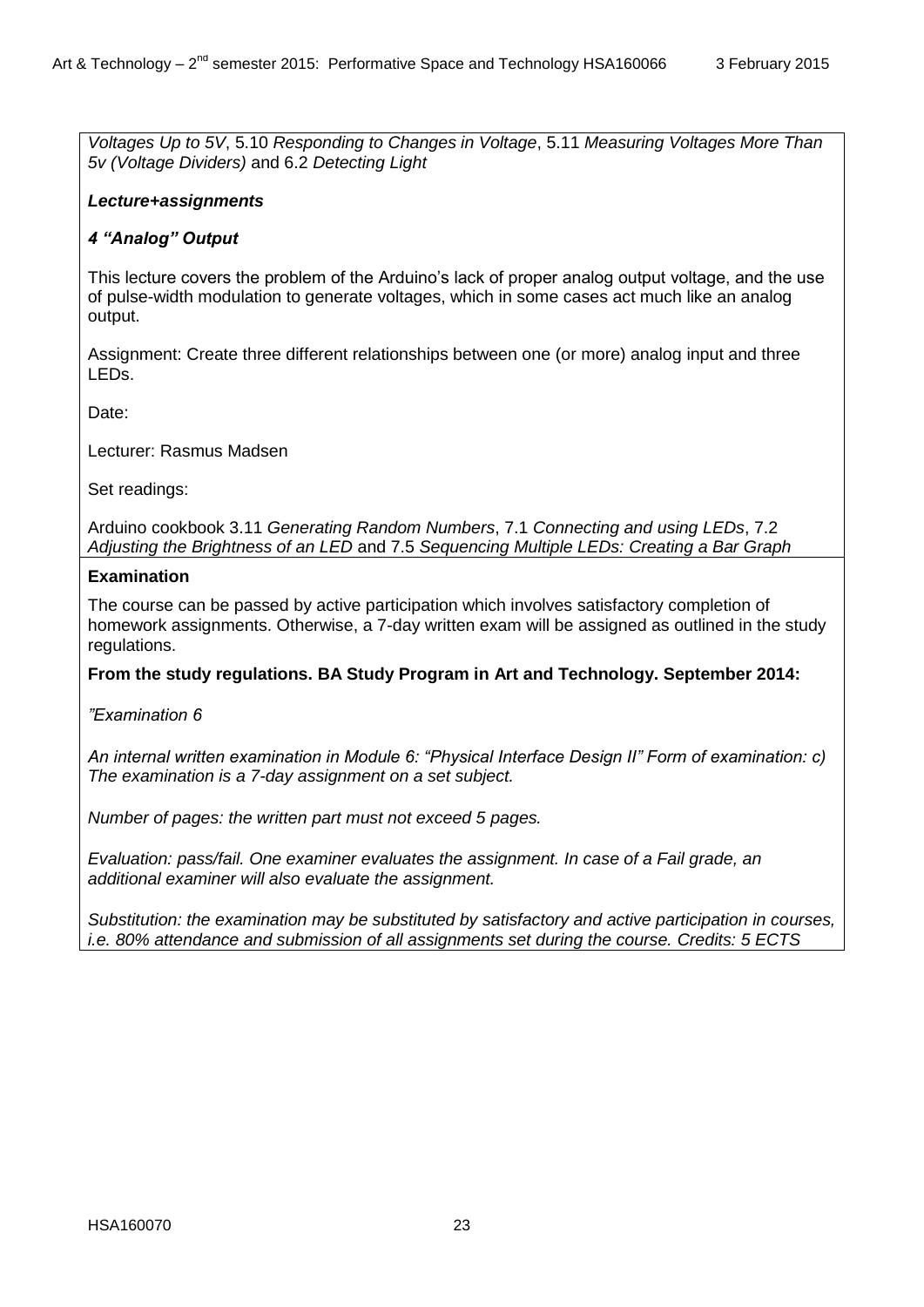# **Module 7 History of Art and Technology II (Kunst- og Teknologihistorie II)** *5 ECTS*

# *HAS 220021D*

#### **Location**

*2nd semester*

#### **Module coordinator**

*Module coordinator HAT2: Line Marie Bruun Jespersen. KOM. linebruun@hum.aau.dk*

#### **Type and language**

*Course module*

*Language of instruction: English*

#### **Objectives**

#### **From the study regulations. BA Study Program in Art and Technology. September 2014:**

*"Method of working: Individual work in relation to course activities*

*Module contents: The module is an introduction of the students to the history of Art & Technology with special emphasis on space, composition and components and to the theories and techniques which have been or are currently prevailing in the areas of experience and aesthetics. Using the methodology of lectures, workshops and seminars, the unit will introduce problems regarding perception, description and analysis, including the science of formalization.*

*" Learning objectives:* 

*During this module, students should acquire:* 

*Basic knowledge about* 

- *the history of art and technology, including selected styles of art and scientific theories within the area of space, composition and components*
- *central works of selected art periods and genres*

*Skills in* 

- *analyzing works of art within selected art periods and genres*
- *applying central concepts and analytical methods within the history of art and technology – and acquiring familiarity with their historical context and conditions*

*Competencies in* 

 *comparing various works from selected art periods as regards artistic expression, technological contents, and experience effect*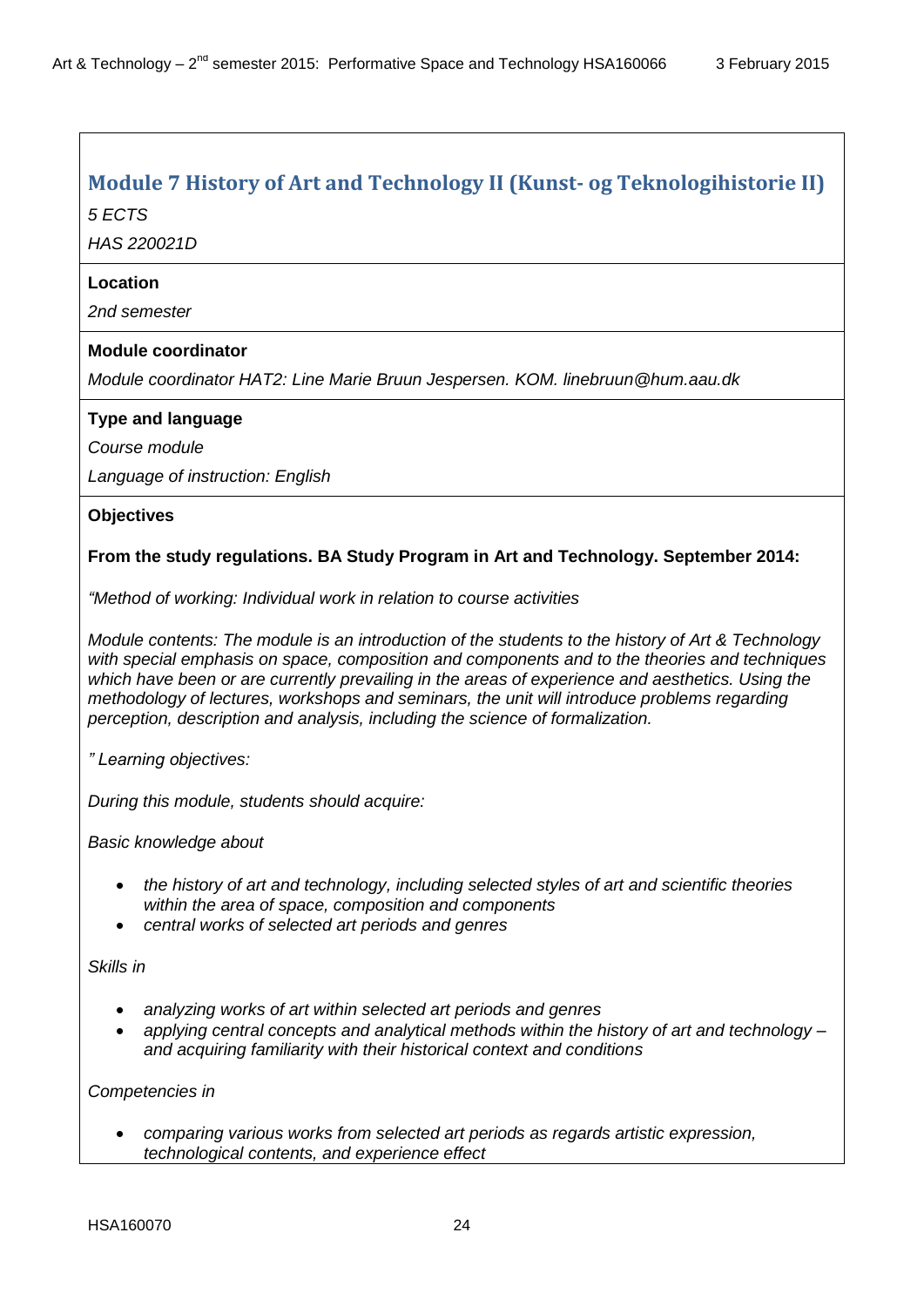*applying central works from the history of Art & Technology as a framework for reflection and inspiration in relation to their own works*

#### **Academic content and conjunction with other modules/semesters**

#### **Scope and expected performance**

*The expected scope of the module in terms of ECTS load. This comprises number of teaching hours, exercises, preparation time, travel activity (if applicable) etc.*

*5 ECTS = 137,5 hours student work*

*Teaching hours: 24 hours. (8 lectures= 8x2x45min.)*

*Exercises: 73,5 hours. (group exercises before/in connection to lectures + individual written work)*

*Preparation time: 40 hours. (preparation, reading for lectures)*

#### **Participants**

*Art and Technology 2nd semester students*

#### **Prerequisites for participation**

#### **Module activities (course sessions etc.)**

### *Lecture 1. Introduction to History of Art and Technology II. 20th century art and technology I*

*Brief description: Based on the text Botin/Jamison the lecture focuses on selected works by artists from the 20th century in order to investigate the relationship between art and technology in the 20th century. Group work and class discussions.*

*Distribution of assignments. Assignments: Each student will have an artwork assigned as the main subject for their HATII paper. Students will work on a series of tasks throughout the course, that will support writing the paper.*

*Date*

*Lecturer: Line Marie Bruun Jespersen*

*Set readings:*

*Lars Botin, Andrew Jamison: The Hybrid Imagination. Chapter 6 (Moodle)*

*Recommended Readings:*

*Stephen Farthing. Art the Whole Story. Thames & Hudson. 2012 pp. 316-449*

*Paper assignment: Choice of artwork. Write a description and a formal analysis of your artwork.*

#### *Lecture 2. 20th century art and technology II*

*Based on the Introduction to Art Since 1900 the lecture focuses on various analytical/theoretical strategies for understanding and analysing art. The lecture focus on selected artists from the 20th century and their work. Exercises in art analysis (group work) will be part of this lecture.*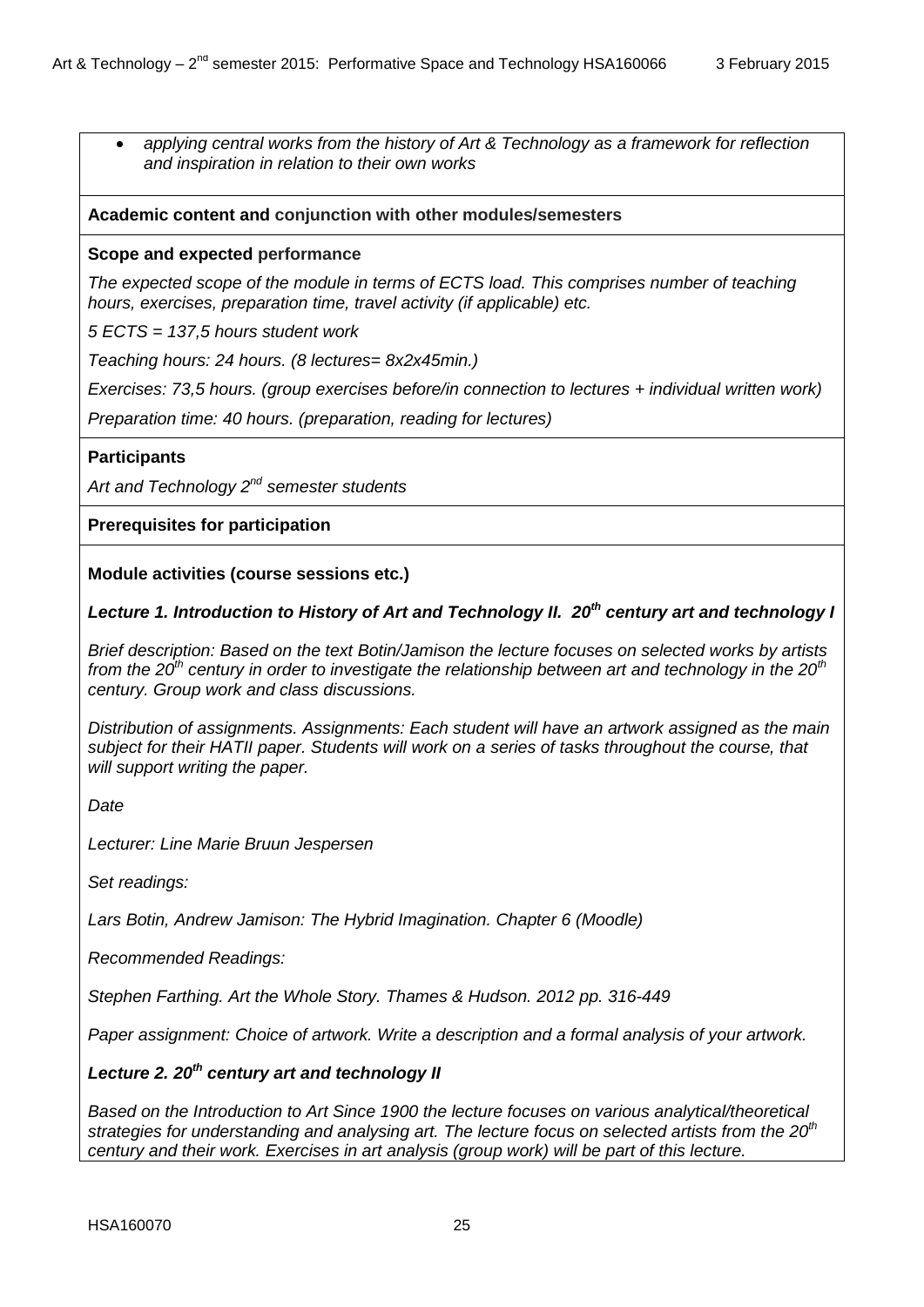#### *Date*

*Lecturer: Line Marie Bruun Jespersen*

*Set readings:*

*Hal Foster, Roslind Krauss, Yves-Alain Bois, Benjamin H. D. Buchloh : Art Since 1900. Modernism, Antimodernism, Postmodernism. Thames & Hudson. 2012 pp. (Moodle).*

*Anne D´Aleva: Methods and Theories of Art History. Lawrence King Publishing. 2012 pp.5-15 Recommended readings.*

*Anne D´Aleva: Methods and Theories of Art History. Lawrence King Publishing. 2012 pp.15-151 Stephen Farthing. Art the Whole Story. Thames & Hudson. 2012 pp.452-459, pp. 484-491, 497-*

*508.*

*Paper assignment: Describe the technological content of your assigned art work and relate the artwork to one or more of the texts in lecture 1+2.*

#### *Lecture 3 History of Installation Art I*

This lecture focus on the two themes Claire Bishop calls "The Dream Scene" and "Heightend Perception" in her book: Installation Art – A Critical History. Group work and discussions on central examples handed out during the lecture.

*Date*

*Lecturer: Line Marie Bruun Jespersen*

*Set readings:* 

*Claire Bishop: Installation Art. A Critical History. Tate Publishers 2005 pp. 6-81*

*Anne Ring Petersen: Installationskunsten. Mellem billede og scene. Museum Tusculanums Forlag. 2009 pp.471-488 (Installation Art between Image and Stage: An English Summary)(Moodle)*

*Recommended readings:*

*Anne Ring Petersen: Installationskunsten. Mellem billede og scene. Museum Tusculanums Forlag. 2009*

*Julie H. Reiss: From Margin to Center. The spaces of installations art. MIT Press. 2001*

*Paper assignment: Research: find at least 70 pages from at least 3 different sources that can help you broaden and deepen your understanding of the artwork. Search for texts/articles about the artwork, the artist, the theme in the artwork, similar art/artists etc.*

#### *Lecture 4 History of Installation Art II*

This lecture focus on the two themes Claire Bishop calls "Mimetic Engulfment" and "Activated Spectatorship" in her book: Installation Art – A Critical History.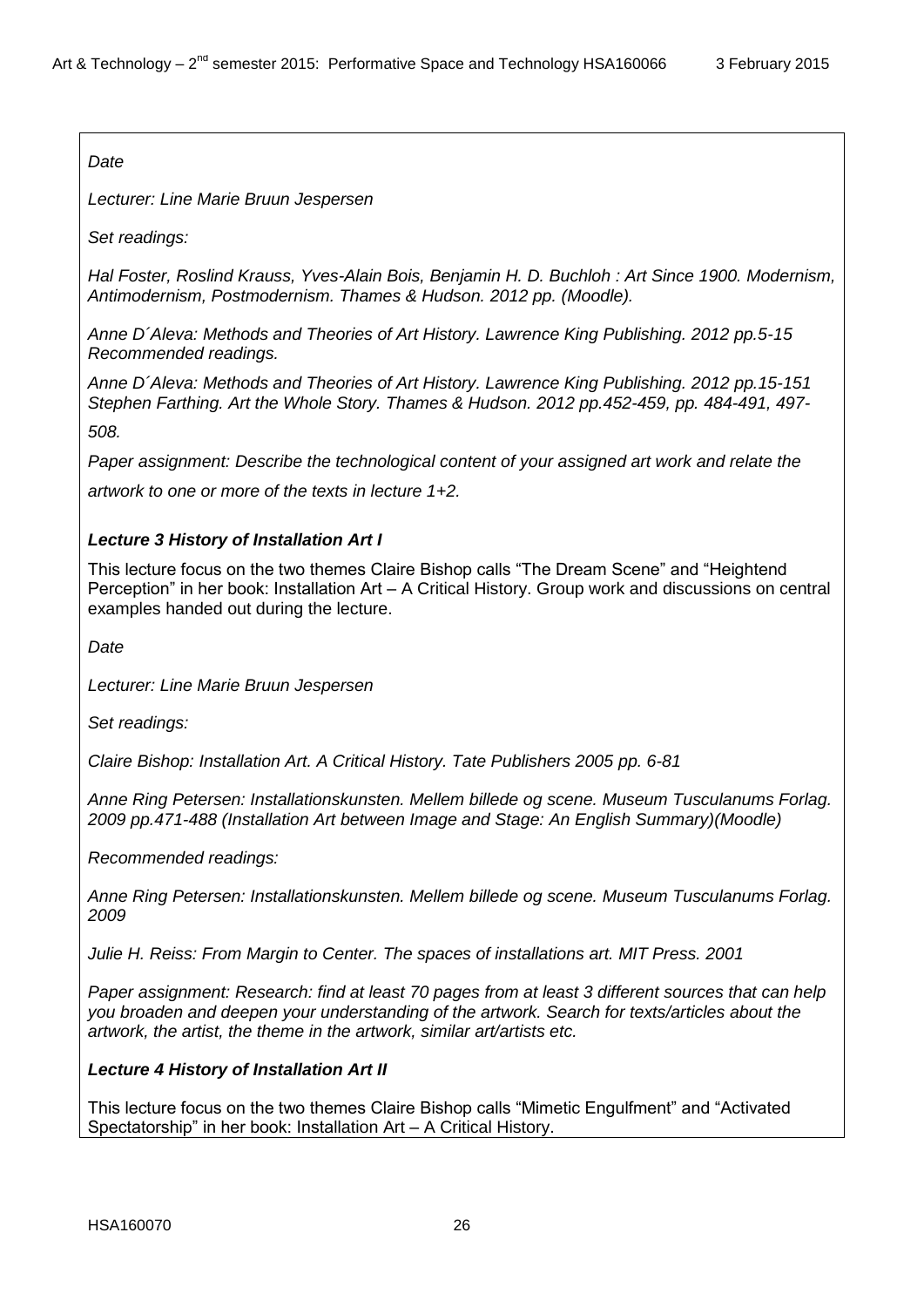One student presentation – Mimetic Engulfment

One student presentation – Activated Spectatorship

*Date*

*Lecturer: Line Marie Bruun Jespersen*

*Set readings:*

*Claire Bishop: Installation Art. A Critical History. Tate Publishers 2005 pp. 182-133*

*Recommended readings*

*Claire Bishop: Artificial Hells.*

*Claire Bishop: The Social Turn. Collaboration and its discontents. Art Forum. Feb. 2006: [http://newsgrist.typepad.com/files/claire-bishop-the-social-turn-collaboration-and-its-discontents-in-](http://newsgrist.typepad.com/files/claire-bishop-the-social-turn-collaboration-and-its-discontents-in-2006-artforum.pdf)[2006-artforum.pdf](http://newsgrist.typepad.com/files/claire-bishop-the-social-turn-collaboration-and-its-discontents-in-2006-artforum.pdf)*

*Write an analysis of your artwork that clarifies why and how your artwork relates to Bishops categories of installation art. You must also write a critical assessment of Bishops text.*

#### *Lecture 5 Sites, Non-sites and found objects.*

*Brief description*

*This lecture is about the sitings of art: Art in public space, Land Art and the institutionalisation of the art world in the 20th century. Found objects, readymades and other approaches to the artefact and materiality in art.*

*Date*

*Lecturer: Line Marie Bruun Jespersen*

*Set readings:*

*Rosalind Krauss: Sculpture in the expanded field. (Moodle)*

*Robert Smithson: Fragments of a conversation. <http://www.robertsmithson.com/essays/fragments.htm>*

*MOMA, Object Trouvé: [http://www.moma.org/collection/theme.php?theme\\_id=10135](http://www.moma.org/collection/theme.php?theme_id=10135)*

*Recommended readings:*

*Carol Duncan: The Art Museum as Ritual. In: The Art of Art History. A Critical Anthology. Donald Preziosi. Oxford History of Art. 2009 pp.424-434 (Moodle)*

*Brian O´Doherty: InsideThe White Cube. The Ideology of the Gallery Space. University of California Press. 1999*

*Lecture 6 Light Art (and Color)*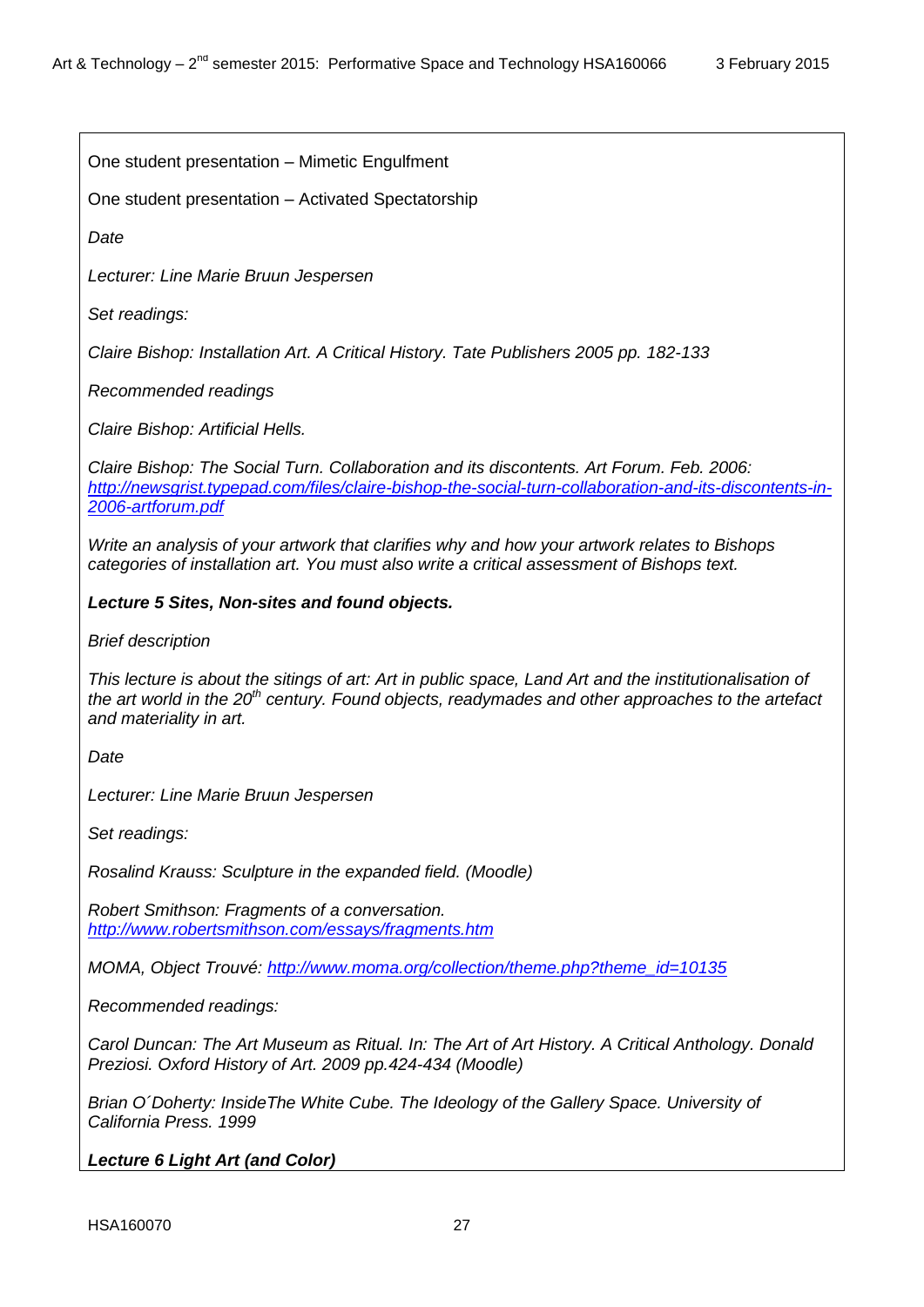Significant examples of the use of light and color in historic examples will be investigated further. Different Color theories will be presented. Exercises in smaller groups: various light and/or color experiments and exercises in art analysis focusing on color and light.

*Date*

*Lecturer: Line Marie Bruun Jespersen*

*Set readings:* 

*Jack Burnham: Beyond Modern Sculpture. Pp.285-312 (Moodle)*

*John Gage: Colour in Art. World of Art. Introduction pp. 6-14 and Light from Colour – Colour from Light 14-60 (Moodle)*

*Richard Yot: Light for visual artists. Understanding and using Light in Art and Design. Laurence King Publishing 2011 pp.128-138 (Moodle)*

*Recommended readings*

Johannes Itten: The Art of Color. 1962

#### *Lecture 7 Sound Art*

*Brief description*

*Date*

*Lecturer: Palle Dahlstedt*

*Set readings* 

*Recommended readings*

#### *Lecture 8 Summing up + Writing with theory*

*Brief description: Class discussions on major themes and overview of 20th century history of art and technology.*

*Before lecture 8: you must have finalized the paper assignments as described above, including this:*

*Paper assignment: Relate on or more texts and important lessions from the lectures 4, 5, 6 to your artwork.*

*Bring all three written assignments.*

*Group session: reading and reviewing texts prepared by students. Assignments distributed in Lecture 1*

*After the final lecture, students will re-write/edit their texts into one paper, that is handed in via Moodle the 15th of May.*